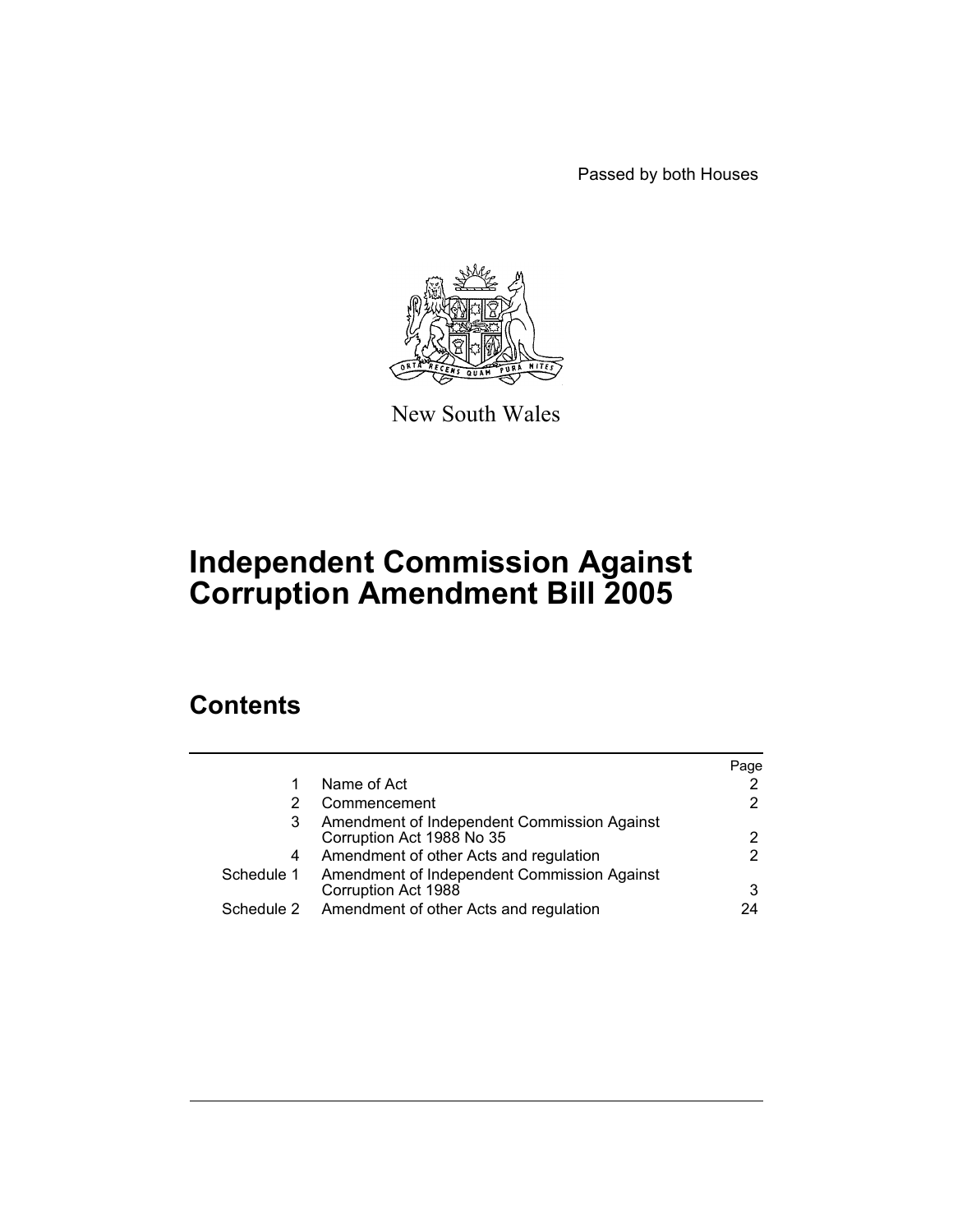*I certify that this PUBLIC BILL, which originated in the LEGISLATIVE ASSEMBLY, has finally passed the LEGISLATIVE COUNCIL and the LEGISLATIVE ASSEMBLY of NEW SOUTH WALES.*

> *Clerk of the Legislative Assembly. Legislative Assembly, Sydney, , 2005*



New South Wales

# **Independent Commission Against Corruption Amendment Bill 2005**

Act No , 2005

An Act to amend the *Independent Commission Against Corruption Act 1988* to make further provision with respect to the functions of the Commission; to amend the *Police Integrity Commission Act 1996* to extend the provisions of that Act relating to police officers to other members of NSW Police; and for other purposes.

*I have examined this Bill, and find it to correspond in all respects with the Bill as finally passed by both Houses.*

*Chairman of Committees of the Legislative Assembly.*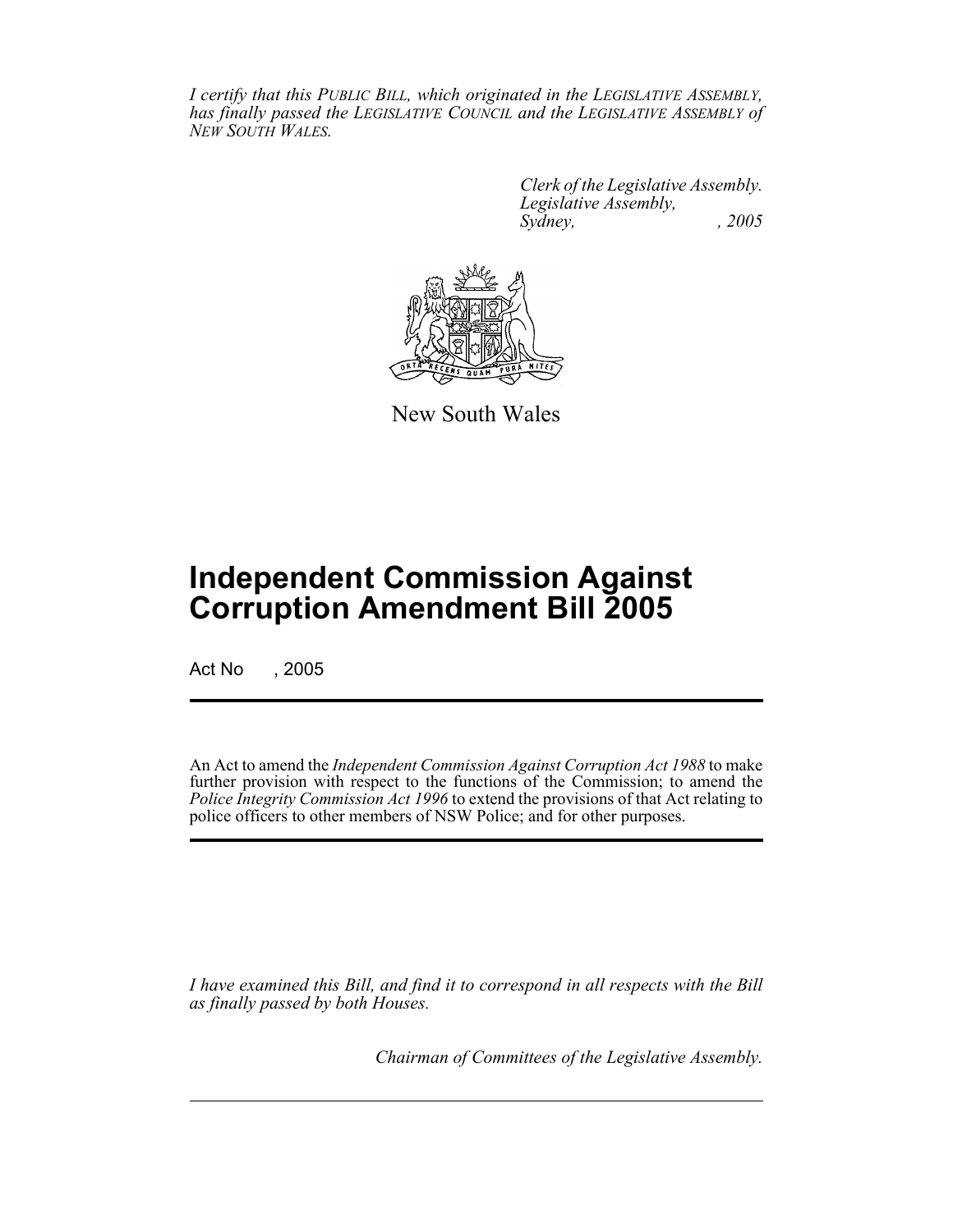# **The Legislature of New South Wales enacts:**

#### **1 Name of Act**

This Act is the *Independent Commission Against Corruption Amendment Act 200*5.

#### **2 Commencement**

This Act commences on a day or days to be appointed by proclamation.

#### **3 Amendment of Independent Commission Against Corruption Act 1988 No 35**

The *Independent Commission Against Corruption Act 1988* is amended as set out in Schedule 1.

# **4 Amendment of other Acts and regulation**

The Acts and regulation set out in Schedule 2 are amended as set out in that Schedule.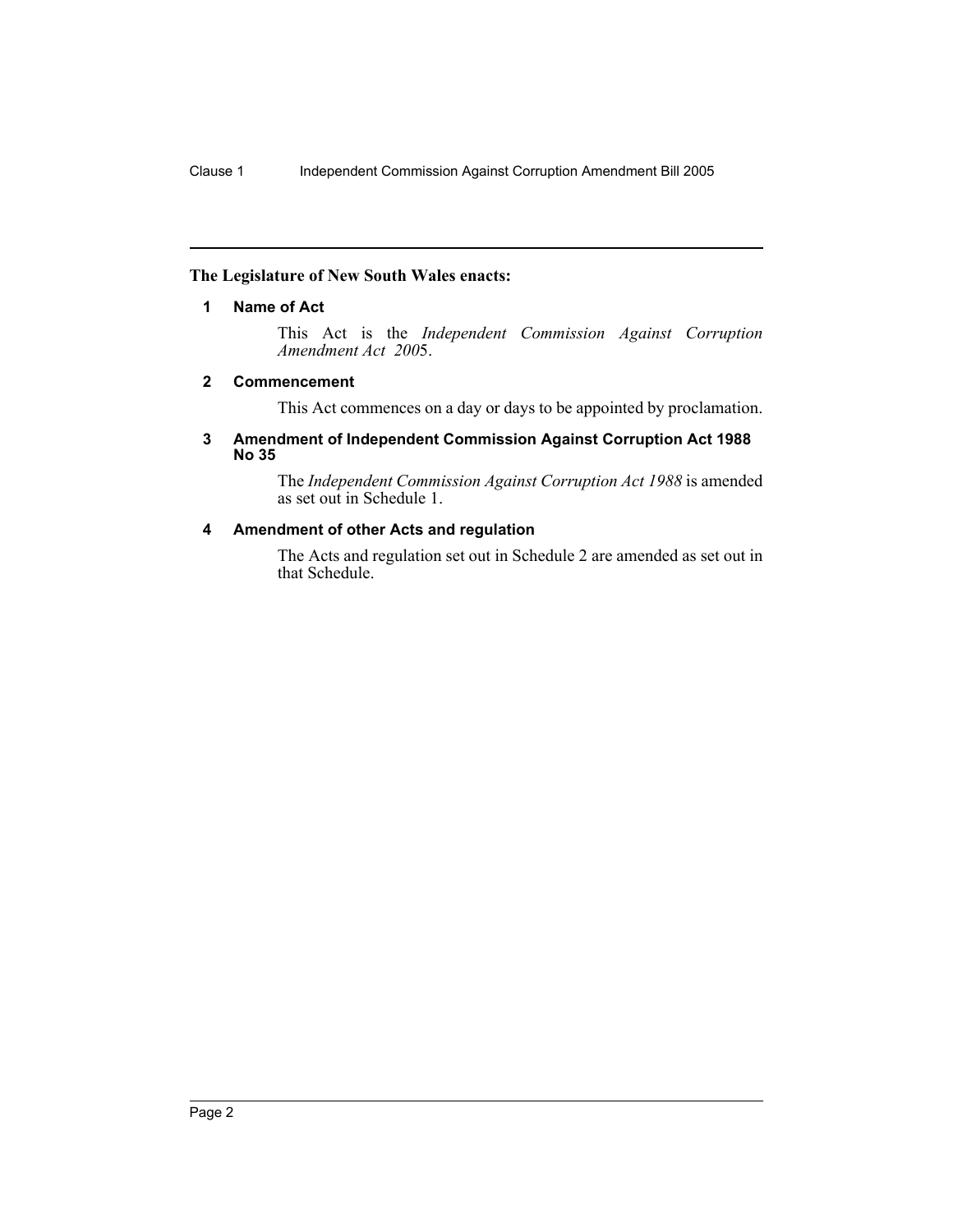Amendment of Independent Commission Against Corruption Act 1988 Schedule 1

# **Schedule 1 Amendment of Independent Commission Against Corruption Act 1988**

(Section 3)

#### **[1] Section 2A**

Insert after section 2:

# **2A Principal objects of Act**

The principal objects of this Act are:

- (a) to promote the integrity and accountability of public administration by constituting an Independent Commission Against Corruption as an independent and accountable body:
	- (i) to investigate, expose and prevent corruption involving or affecting public authorities and public officials, and
	- (ii) to educate public authorities, public officials and members of the public about corruption and its detrimental effects on public administration and on the community, and
- (b) to confer on the Commission special powers to inquire into allegations of corruption.

# **[2] Section 3 Definitions**

Insert in alphabetical order in section 3 (1):

*compulsory examination* means a compulsory examination under this Act.

*Inspector* means the Inspector of the Independent Commission Against Corruption, appointed under this Act.

*officer of the Inspector* means the Inspector or a member of staff of the Inspector.

*public inquiry* means a public inquiry under this Act.

#### **[3] Section 3 (1), definition of "hearing"**

Omit the definition.

#### **[4] Section 3 (3)**

Insert after section 3 (2):

(3) Notes included in this Act do not form part of this Act.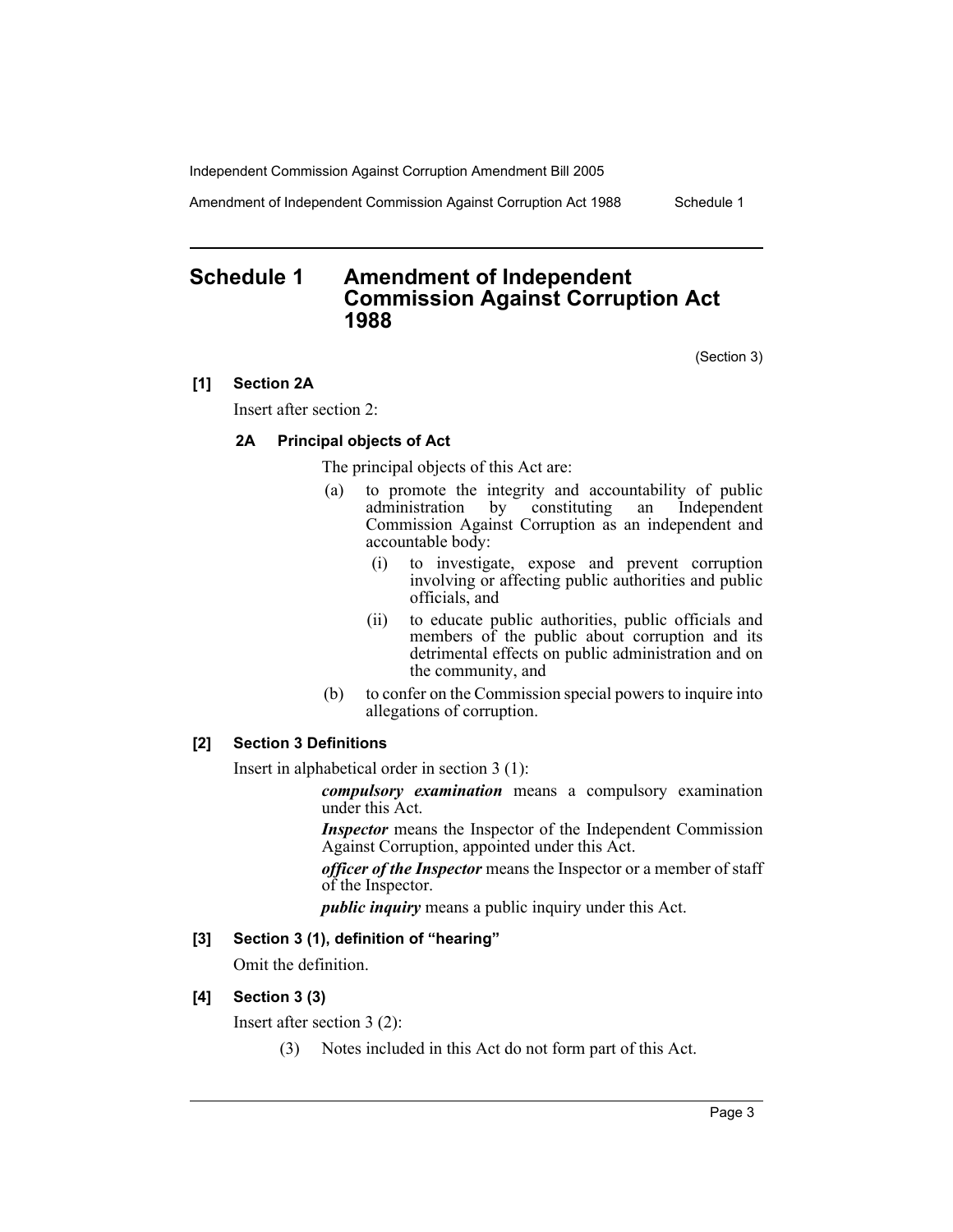Schedule 1 Amendment of Independent Commission Against Corruption Act 1988

# **[5] Section 4 Commission**

Omit "hearing" wherever occurring from section 4 (4). Insert instead "compulsory examination or public inquiry".

#### **[6] Section 9 Limitation on nature of corrupt conduct**

Omit "could also constitute" from section 9 (5). Insert instead "constitutes".

#### **[7] Section 12A**

Insert after section 12:

#### **12A Serious and systemic corrupt conduct**

In exercising its functions, the Commission is, as far as practicable, to direct its attention to serious and systemic corrupt conduct and is to take into account the responsibility and role other public authorities and public officials have in the prevention of corrupt conduct.

# **[8] Section 13 Principal functions**

Insert after section 13 (2):

(2A) Subsection (2) (a) does not require the Commission to make a finding, on the basis of any investigation, that corrupt conduct, or other conduct, has occurred, is occurring or is about to occur.

# **[9] Section 13 (3A)**

Insert after section 13 (3):

(3A) The Commission may make a finding that a person has engaged or is engaging in corrupt conduct of a kind described in paragraph (a), (b), (c) or (d) of section 9 (1) only if satisfied that a person has engaged in or is engaging in conduct that constitutes or involves an offence or thing of the kind described in that paragraph.

# **[10] Section 13 (4)**

Omit "this section is the only restriction".

Insert instead "section 9 (5) and this section are the only restrictions".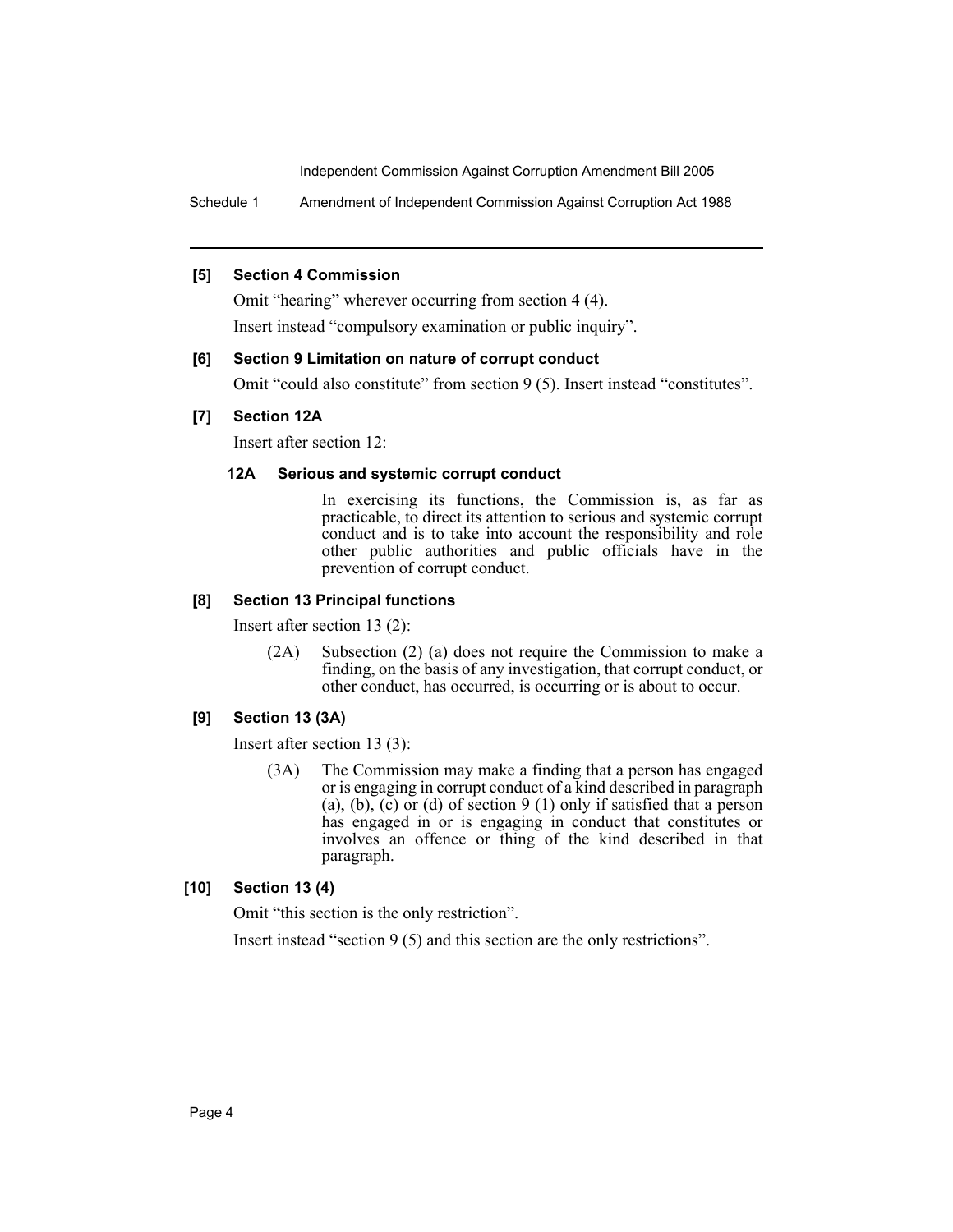Amendment of Independent Commission Against Corruption Act 1988 Schedule 1

#### **[11] Section 13 (5) (b)**

Omit the paragraph. Insert instead:

- (b) opinions as to:
	- (i) whether the advice of the Director of Public Prosecutions should be sought in relation to the commencement of proceedings against particular persons for criminal offences against laws of the State, or
	- (ii) whether consideration should or should not be given to the taking of other action against particular persons,

#### **[12] Section 16 Co-operation with other agencies**

Insert ", the Ombudsman" after "Auditor-General" in section 16 (2).

#### **[13] Section 17 Evidence and procedure**

Omit "hearings" and "hearing" from section 17 (2) and (3), respectively.

Insert instead "compulsory examinations and public inquiries" and "compulsory examination or public inquiry", respectively.

#### **[14] Section 18 Court proceedings**

Omit "any hearing or other matters relating to the investigation are" from section  $18(2)(a)$ .

Insert instead "the investigation is".

#### **[15] Section 20 Investigations generally**

Insert after section 20 (4):

(5) If the Commission decides to discontinue or not to commence an investigation of a complaint or report made to it, the Commission must inform the complainant or officer who made the report in writing of its decision and the reasons for it.

#### **[16] Section 29 Powers exercisable whether or not compulsory examination or public inquiry being held**

Omit "hearing". Insert instead "compulsory examination or public inquiry".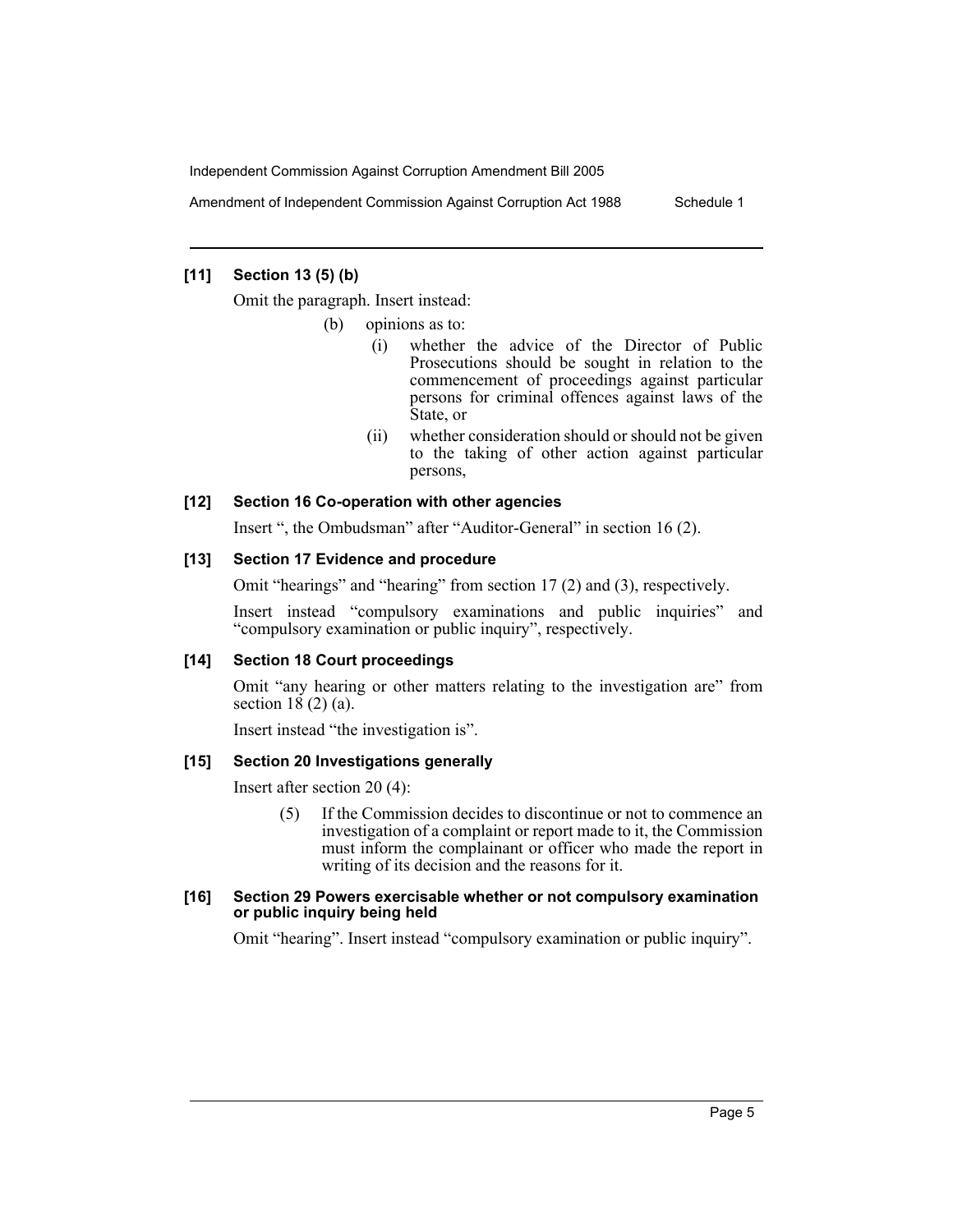Schedule 1 Amendment of Independent Commission Against Corruption Act 1988

## **[17] Part 4, Division 3, heading**

Omit the heading. Insert instead:

# **Division 3 Compulsory examinations and public inquiries**

#### **[18] Sections 30–31A**

Omit sections 30 and 31. Insert instead:

#### **30 Compulsory examinations**

- (1) For the purposes of an investigation, the Commission may, if it is satisfied that it is in the public interest to do so, conduct a compulsory examination.
- (2) A compulsory examination is to be conducted by the Commissioner or by an Assistant Commissioner, as determined by the Commissioner.
- (3) A person required to attend a compulsory examination is entitled to be informed, before or at the commencement of the compulsory examination, of the nature of the allegation or complaint being investigated.
- (4) A failure to comply with subsection (3) does not invalidate or otherwise affect the compulsory examination.
- (5) A compulsory examination is to be conducted in private. **Note.** Section 17 (2) requires the Commission to conduct compulsory examinations with as little emphasis on an adversarial approach as possible.
- (6) The Commission may (but is not required to) advise a person required to attend a compulsory examination of any findings it has made or opinions it has formed as a result of the compulsory examination.

# **31 Public inquiries**

- (1) For the purposes of an investigation, the Commission may, if it is satisfied that it is in the public interest to do so, conduct a public inquiry.
- (2) Without limiting the factors that it may take into account in determining whether or not it is in the public interest to conduct a public inquiry, the Commission is to consider the following:
	- (a) the benefit of exposing to the public, and making it aware, of corrupt conduct,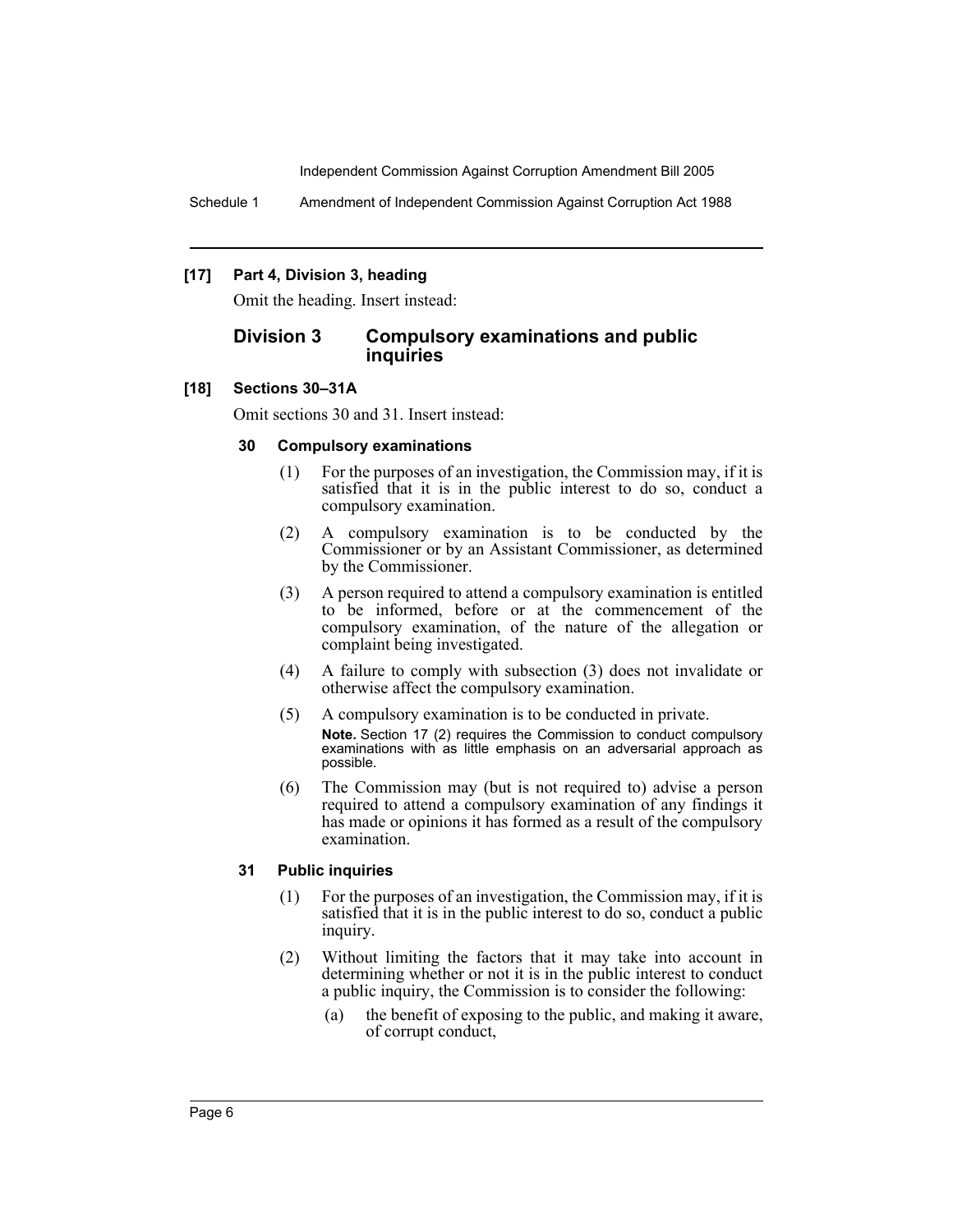Amendment of Independent Commission Against Corruption Act 1988 Schedule 1

- (b) the seriousness of the allegation or complaint being investigated,
- (c) any risk of undue prejudice to a person's reputation (including prejudice that might arise from not holding an inquiry),
- (d) whether the public interest in exposing the matter is outweighed by the public interest in preserving the privacy of the persons concerned.
- (3) An Assistant Commissioner may determine to conduct a public inquiry only with the concurrence of the Commissioner. However, concurrence is not required if the Commissioner would or might have a conflict of interest in relation to the inquiry. **Note.** Powers of the Commission under this Division may be delegated to an Assistant Commissioner under section 107 (5) (e).
- (4) A public inquiry is to be conducted by the Commissioner or by an Assistant Commissioner, as determined by the Commissioner.
- (5) At a public inquiry, the person presiding must announce the general scope and purpose of the inquiry.
- (6) A person required to attend a public inquiry is entitled to be informed of the general scope and purpose of the public inquiry and the nature of the allegation or complaint being investigated before or at the time the person is required to appear at the inquiry.
- (7) A failure to comply with subsection (6) does not invalidate or otherwise affect the public inquiry.
- (8) A public inquiry is to be held in public.
- (9) Despite subsection (8), the Commission may decide to hold part of the inquiry in private if it considers this to be in the public interest.
- (10) Without limiting subsection (9), the Commission may decide to hear closing submissions in private. This extends to a closing submission by a person appearing before the Commission or a legal practitioner representing such a person, as well as to a closing submission by a legal practitioner assisting the Commission as counsel.

**Note.** Section 17 (2) requires the Commission to conduct public inquiries with as little emphasis on an adversarial approach as possible.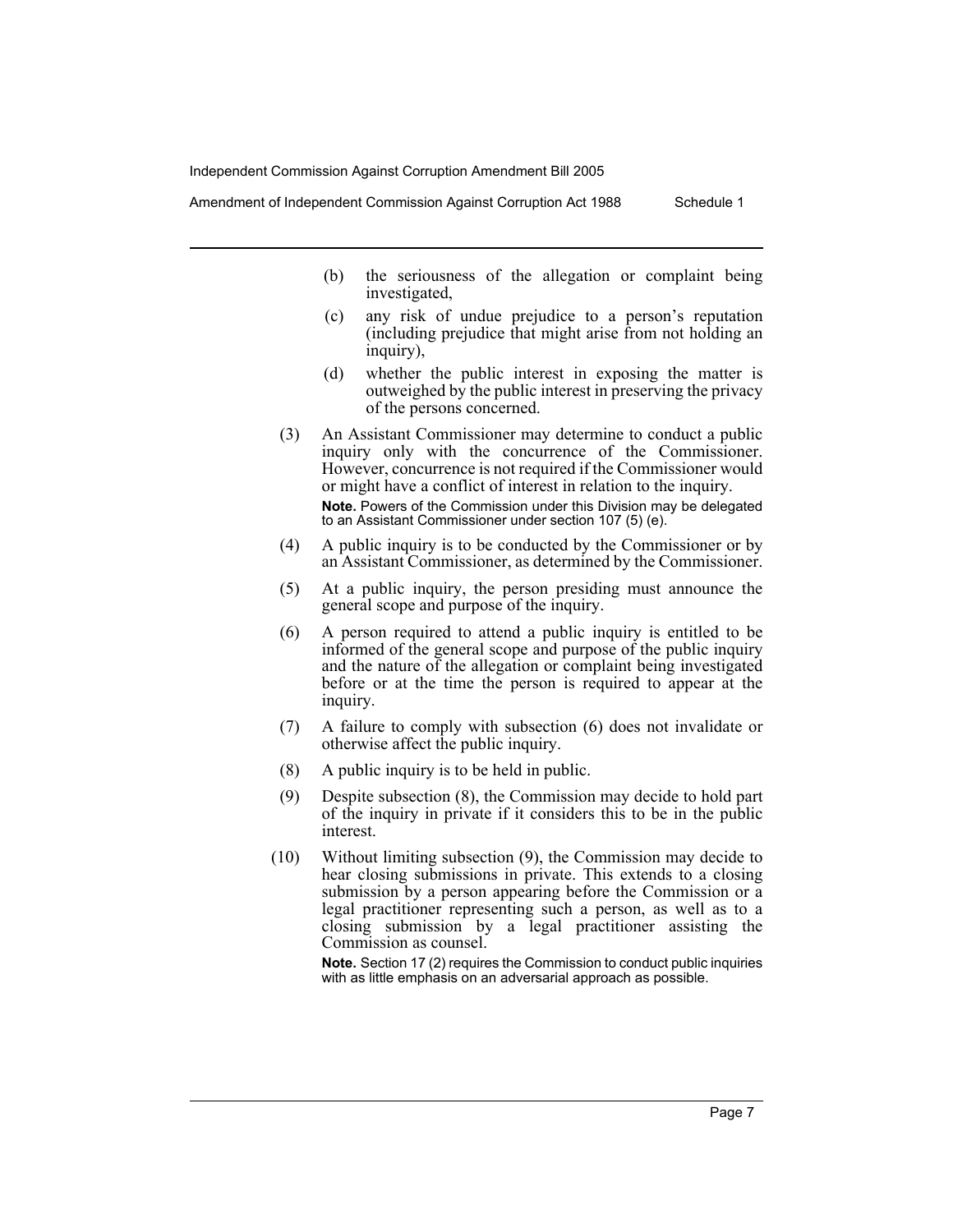Schedule 1 Amendment of Independent Commission Against Corruption Act 1988

#### **31A Directions as to presence of persons at compulsory examinations and public inquiries**

The Commissioner may give directions as to the persons who may be present at a compulsory examination or any part of a public inquiry that is held in private. A person must not be present in contravention of any such direction.

**Note.** It is an offence to contravene a direction under section 31A—see section 85.

# **[19] Section 32 Right of appearance of affected person**

Omit "hearing" wherever occurring. Insert instead "public inquiry".

#### **[20] Sections 33–35, 36A and 37–39**

Omit "hearing" wherever occurring.

Insert instead "compulsory examination or public inquiry".

# **[21] Part 4, Division 4A**

Insert after section 48:

# **Division 4A Disposal of property**

# **48A Application to property**

This Division applies to property:

- (a) that is lawfully in the custody of the Commission in connection with an investigation, and
- (b) is not required for the purposes of an investigation or a criminal prosecution or disciplinary or other proceeding.

#### **48B Disposal of property on application to court**

- (1) The Commission may apply to a court for an order under this Division in relation to property to which this Division applies if it appears to the Commission that no person is lawfully entitled to the property.
- (2) A court to which such an application is made may order that the property be dealt with as the court thinks fit.
- (3) Without limiting subsection (2), in determining an application a court may:
	- (a) order that the property be forfeited to the Crown, and
	- (b) make any necessary incidental or ancillary orders.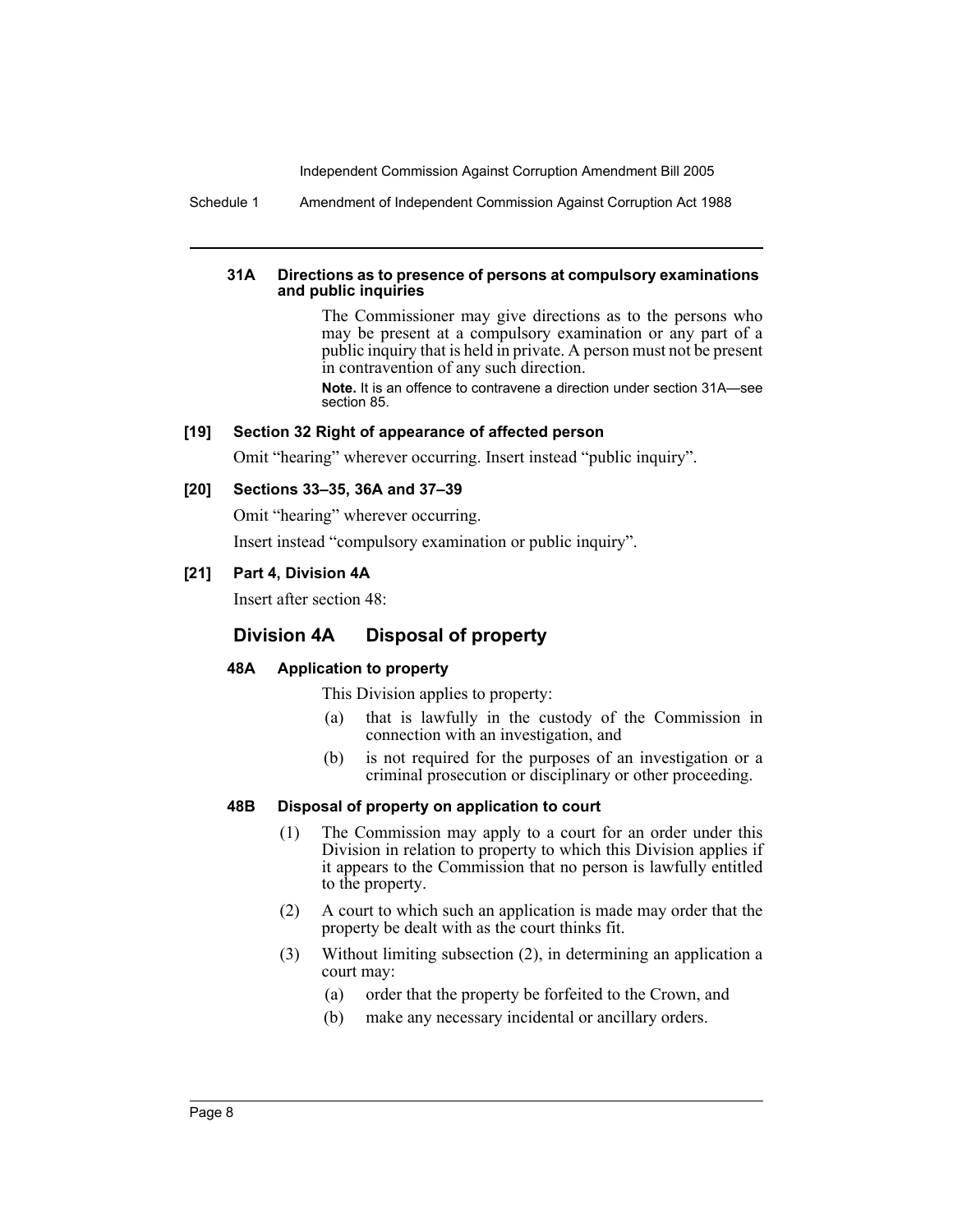Amendment of Independent Commission Against Corruption Act 1988 Schedule 1

- (4) Property ordered to be forfeited to the Crown:
	- (a) if money, is to be paid to the Treasurer for payment into the Consolidated Fund, or
	- (b) in any other case, may be sold by or on behalf of the Commissioner at public auction and the proceeds of sale paid to the Treasurer for payment into the Consolidated Fund.
- (5) If the property is not money or is not fit or suitable for sale, or fails to sell at public auction, it is to be disposed of in accordance with the directions of the Commissioner.

# **48C Application to Treasurer for recovery of money or proceeds of sale**

A person who is lawfully entitled to any property that has been dealt with in accordance with this Division may recover from the Treasurer the money or proceeds of sale held by the Treasurer. This Act authorises the Treasurer to pay the amount out of the Consolidated Fund (which is appropriated to the necessary extent).

#### **48D Courts having jurisdiction under this Division**

The court to which an application under this Division may be made is:

- (a) a Local Court for the district in which the property is held, if the estimated value of the property (or the amount of the money) does not exceed \$40,000, or
- (b) the District Court, if the estimated value of the property (or the amount of the money) exceeds \$40,000 but does not exceed \$250,000, or
- (c) the Supreme Court, if the estimated value of the property (or the amount of the money) exceeds \$250,000.

# **[22] Section 49 Indemnities and undertakings**

Omit "hearing before" from section 49 (4).

Insert instead "compulsory examination or public inquiry conducted by".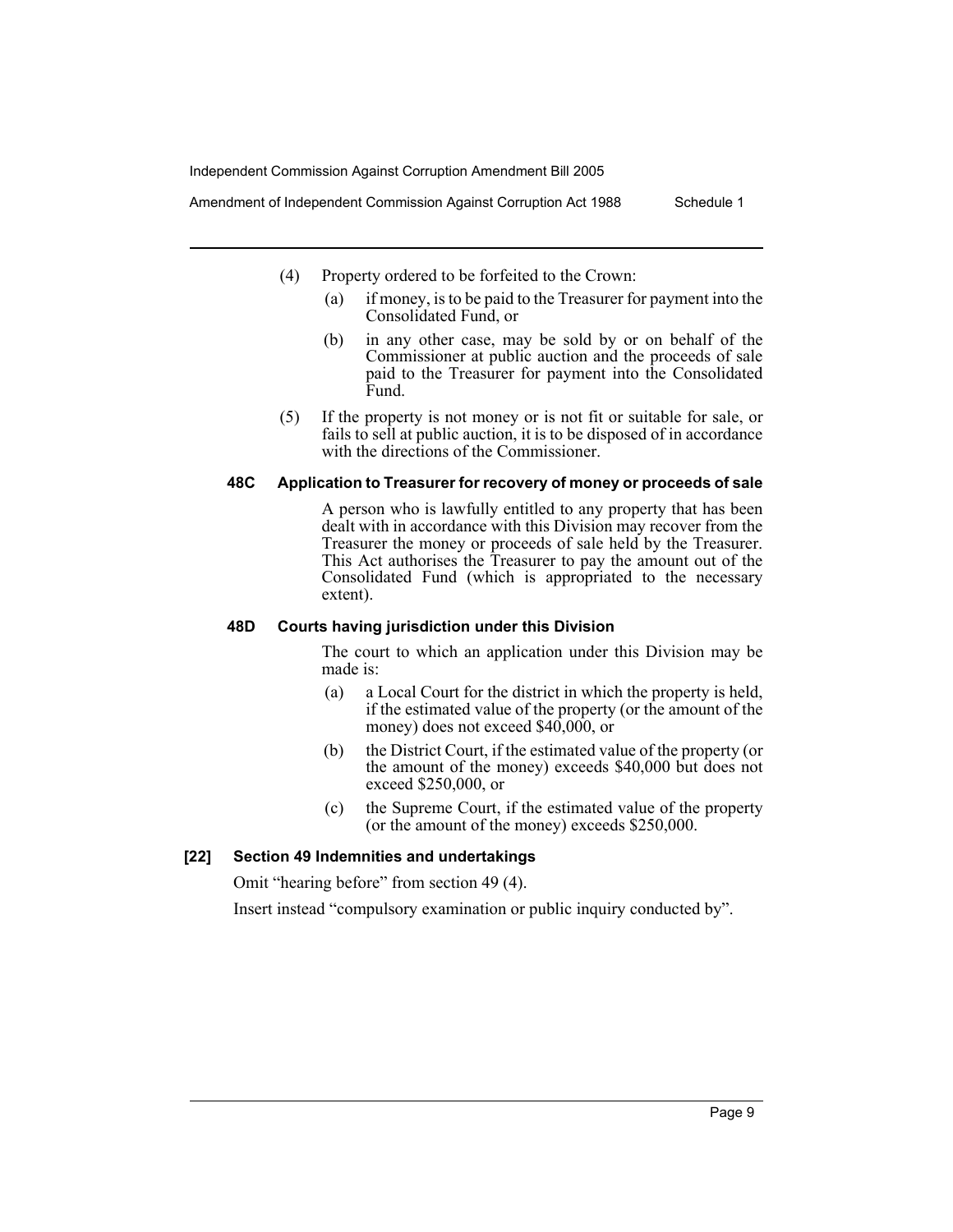Schedule 1 Amendment of Independent Commission Against Corruption Act 1988

#### **[23] Part 5A**

Insert after Part 5:

# **Part 5A Inspector of the Independent Commission Against Corruption**

#### **57A Inspector of the Independent Commission Against Corruption**

#### (1) **Appointment**

The Governor may appoint an Inspector of the Independent Commission Against Corruption.

#### (2) **Schedule of provisions relating to Inspector**

Schedule 1A has effect.

#### **57B Principal functions of Inspector**

- (1) The principal functions of the Inspector are:
	- (a) to audit the operations of the Commission for the purpose of monitoring compliance with the law of the State, and
	- (b) to deal with (by reports and recommendations) complaints of abuse of power, impropriety and other forms of misconduct on the part of the Commission or officers of the Commission, and
	- (c) to deal with (by reports and recommendations) conduct amounting to maladministration (including, without limitation, delay in the conduct of investigations and unreasonable invasions of privacy) by the Commission or officers of the Commission, and
	- (d) to assess the effectiveness and appropriateness of the procedures of the Commission relating to the legality or propriety of its activities.
- (2) The functions of the Inspector may be exercised on the Inspector's own initiative, at the request of the Minister, in response to a complaint made to the Inspector or in response to a reference by the Joint Committee or any public authority or public official.
- (3) The Inspector is not subject to the Commission in any respect.
- (4) For the purposes of this section, conduct is of a kind that amounts to maladministration if it involves action or inaction of a serious nature that is:
	- (a) contrary to law, or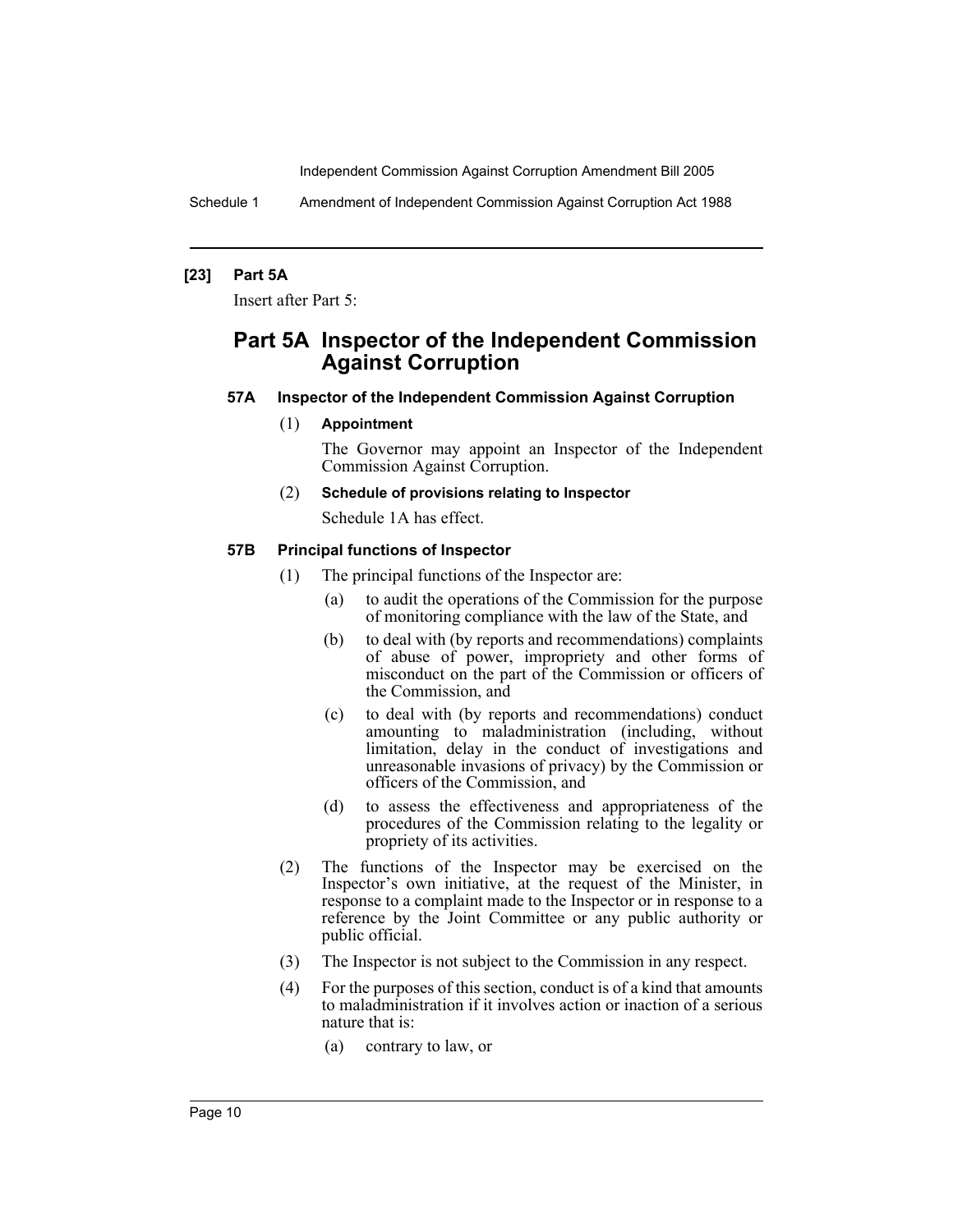Amendment of Independent Commission Against Corruption Act 1988 Schedule 1

- (b) unreasonable, unjust, oppressive or improperly discriminatory, or
- (c) based wholly or partly on improper motives.

#### **57C Powers of Inspector**

The Inspector:

- (a) may investigate any aspect of the Commission's operations or any conduct of officers of the Commission, and
- (b) is entitled to full access to the records of the Commission and to take or have copies made of any of them, and
- (c) may require officers of the Commission to supply information or produce documents or other things about any matter, or any class or kind of matters, relating to the Commission's operations or any conduct of officers of the Commission, and
- (d) may require officers of the Commission to attend before the Inspector to answer questions or produce documents or other things relating to the Commission's operations or any conduct of officers of the Commission, and
- (e) may investigate and assess complaints about the Commission or officers of the Commission, and
- (f) may refer matters relating to the Commission or officers of the Commission to other public authorities or public officials for consideration or action, and
- (g) may recommend disciplinary action or criminal prosecution against officers of the Commission.

#### **57D Inquiries**

- (1) For the purposes of the Inspector's functions, the Inspector may make or hold inquiries.
- (2) For the purposes of any inquiry under this section, the Inspector has the powers, authorities, protections and immunities conferred on a commissioner by Division 1 of Part 2 of the *Royal Commissions Act 1923* and that Act (section 13 excepted) applies to any witness summoned by or appearing before the Inspector in the same way as it applies to a witness summoned by or appearing before a commissioner.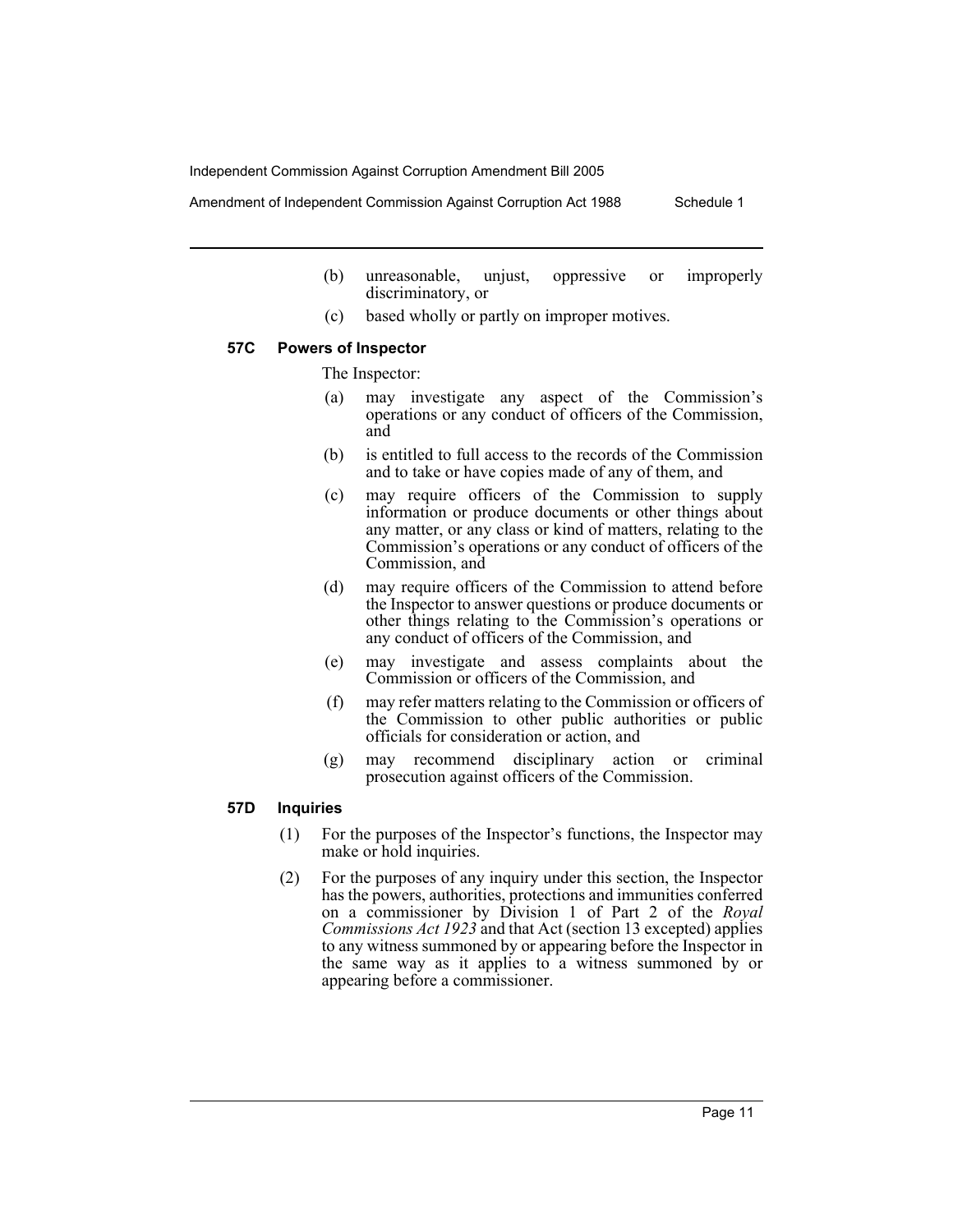Schedule 1 Amendment of Independent Commission Against Corruption Act 1988

(3) A witness summoned by or appearing before the Inspector is to be paid such amount as the Inspector determines, but not exceeding the amount that would be payable to such a witness if he or she were a Crown witness subpoenaed by the Crown to give evidence.

# **57E Staff of Inspector**

- (1) Such staff as may be necessary to assist the Inspector may be employed under Chapter 2 of the *Public Sector Employment and Management Act 2002*.
- (2) The Inspector may also employ staff. Chapter 2 of the *Public Sector Employment and Management Act 2002* does not apply to or in respect of any such staff.
- (3) The Inspector may engage persons as consultants to the Inspector or to perform services for the Inspector.
- (4) The Inspector may arrange for the use of the services of:
	- (a) any staff or facilities of the Commission, a government department or a local or public authority, or
	- (b) any staff who are employed by or for or assigned to the person who is Inspector, in his or her capacity as the holder of some other position (for example, as a Judge).
- (5) Such provisions of this Act as are prescribed by the regulations apply to persons referred to in subsections  $(1)$ – $(4)$  in the same way as they apply to staff of the Commission, with any necessary adaptations and with such modifications as are prescribed.

# **57F Incidental powers**

The Inspector has power to do all things necessary to be done for or in connection with, or reasonably incidental to, the exercise of the Inspector's functions. Any specific powers conferred on the Inspector by this Act are not taken to limit by implication the generality of this section.

# **[24] Section 64 Functions**

Omit section 64 (1) (a). Insert instead:

(a) to monitor and to review the exercise by the Commission and the Inspector of the Commission's and Inspector's functions,

# **[25] Section 64 (1) (b)**

Insert "or the Inspector" after "Commission".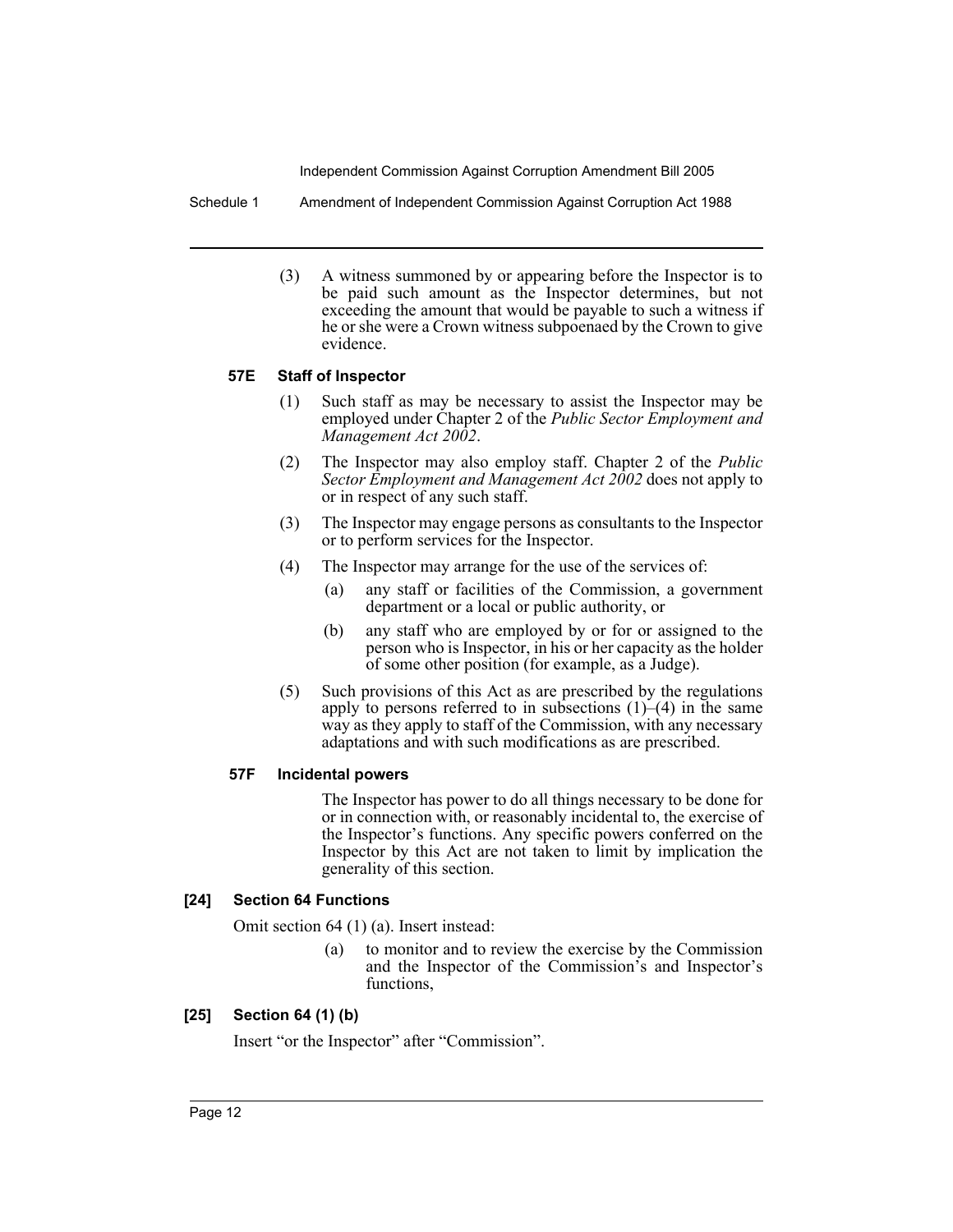Amendment of Independent Commission Against Corruption Act 1988 Schedule 1

# **[26] Section 64 (1) (c) and (d)**

Insert "and of the Inspector" and "and the Inspector", respectively, after "Commission" wherever occurring.

#### **[27] Section 64A Power to veto proposed appointment of Commissioner or Inspector**

Insert "or Inspector" after "Commissioner" in section 64A (1).

#### **[28] Part 8, Division 1, heading**

Insert after the heading to Part 8:

# **Division 1 References to Commission by, and reports by Commission to, Parliament**

#### **[29] Section 74 Reports on referred matters etc**

Omit "public hearing" from section 74 (3). Insert instead "public inquiry".

#### **[30] Section 74A Contents of reports to Parliament**

Omit "the prosecution" from section 74A (2) (a).

Insert instead "obtaining the advice of the Director of Public Prosecutions with respect to the prosecution".

# **[31] Section 74C Reports relating to local government authorities**

Insert after section 74C (2):

(2A) The Commission is authorised to include in a report under section 74 a recommendation that consideration be given to the suspension of a councillor from civic office under Division 3 (Misbehaviour) of Part 1 of Chapter 14 of the *Local Government Act 1993*.

# **[32] Section 76 Annual reports of Commission**

Insert after section 76 (2) (b):

- (ba) the following details with respect to matters investigated by the Commission:
	- (i) the time interval between the lodging of each complaint and the Commission deciding to investigate the complaint,
	- (ii) the number of complaints commenced to be investigated but not finally dealt with during the year,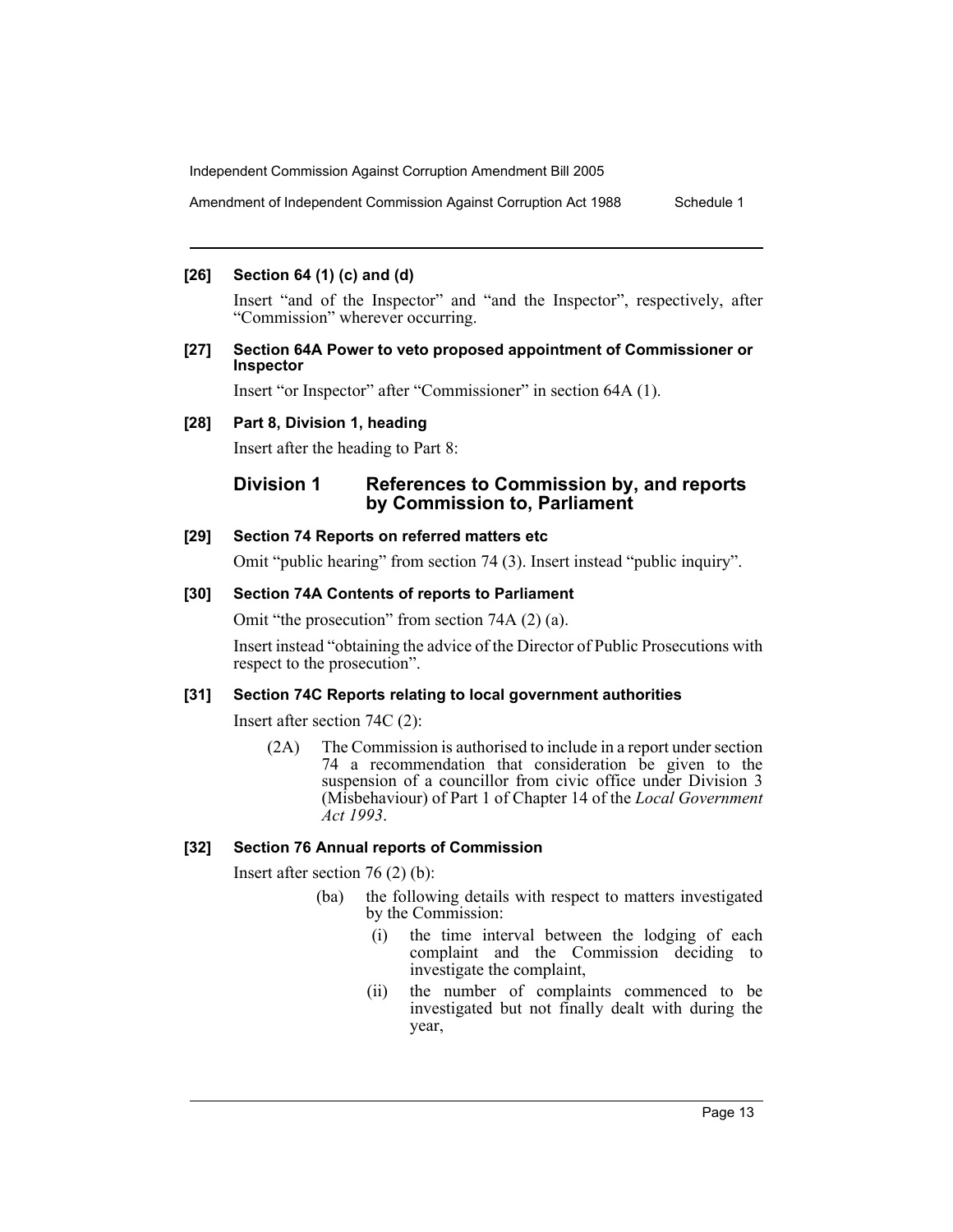Schedule 1 Amendment of Independent Commission Against Corruption Act 1988

- (iii) the average time taken to deal with complaints and the actual time taken to investigate any matter in respect of which a report is made,
- (iv) the total number of compulsory examinations and public inquiries conducted during the year,
- (v) the number of days spent during the year in conducting public inquiries,
- (vi) the time interval between the completion of each public inquiry conducted during the year and the furnishing of a report on the matter,

# **[33] Part 8, Division 2**

Insert after section 77:

# **Division 2 Reports by Inspector**

#### **77A Special reports**

The Inspector may, at any time, make a special report to the Presiding Officer of each House of Parliament on:

- (a) any matters affecting the Commission, including, for example, its operational effectiveness or needs, and
- (b) any administrative or general policy matter relating to the functions of the Inspector.

#### **77B Annual reports of Inspector**

The Inspector is required to prepare, within the period of 4 months after each 30 June, a report of the Inspector's operations during the year ended on that 30 June and furnish the report to the Presiding Officer of each House of Parliament.

#### **[34] Part 8, Division 3, heading**

Insert before section 78:

# **Division 3 General**

#### **[35] Section 78 Provisions relating to reports**

Insert after section 78 (1):

(1A) The Inspector may include in a report a recommendation that the report be made public forthwith.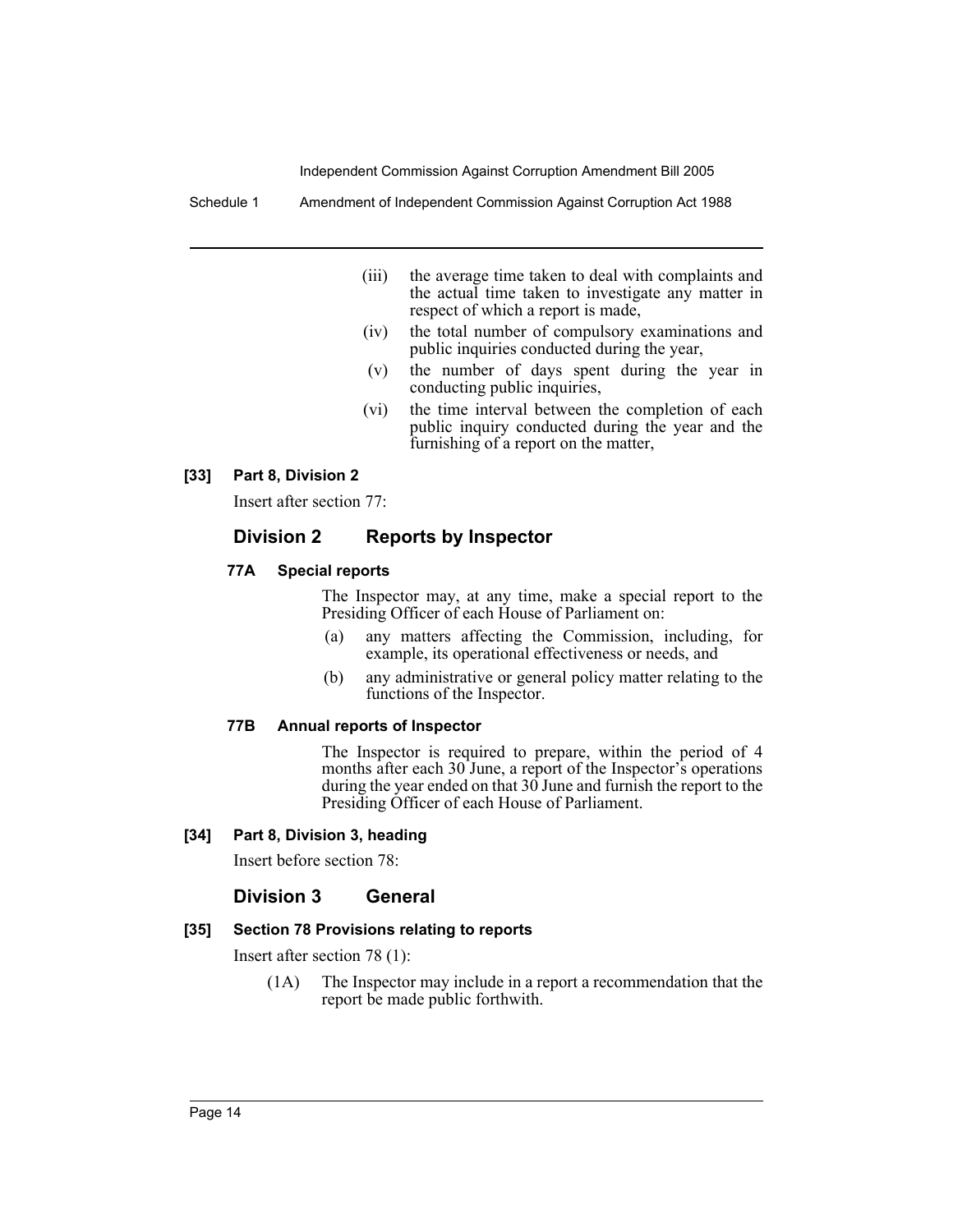Amendment of Independent Commission Against Corruption Act 1988 Schedule 1

#### **[36] Section 78 (3)**

Insert "or the Inspector" after "Commission".

#### **[37] Section 80 Obstruction of Commission, Inspector and others**

Omit section 80 (a). Insert instead:

- (a) without reasonable excuse, wilfully obstruct, hinder, resist or threaten:
	- (i) the Commission or an officer of the Commission in the exercise of functions under this Act, or
	- (ii) the Inspector or an officer of the Inspector in the exercise of functions under this Act, or
	- (iii) a legal practitioner appointed by the Commission to assist the Commission as counsel in the exercise of functions as such counsel, or
	- (iv) a legal practitioner or other person authorised to appear before the Commission in relation to that appearance, or

# **[38] Section 80 (b) and (c)**

Insert ", or the Inspector or an officer of the Inspector," after "officer of the Commission" wherever occurring.

# **[39] Section 80 (d)**

Omit "hearing". Insert instead "compulsory examination or public inquiry".

# **[40] Section 85 Compulsory examinations and public inquiries**

Omit "hearing in contravention of section 31".

Insert instead "compulsory examination or public inquiry in contravention of section  $31A$ ".

#### **[41] Section 86 Failure to attend etc**

Omit "hearing" wherever occurring.

Insert instead "compulsory examination or public inquiry".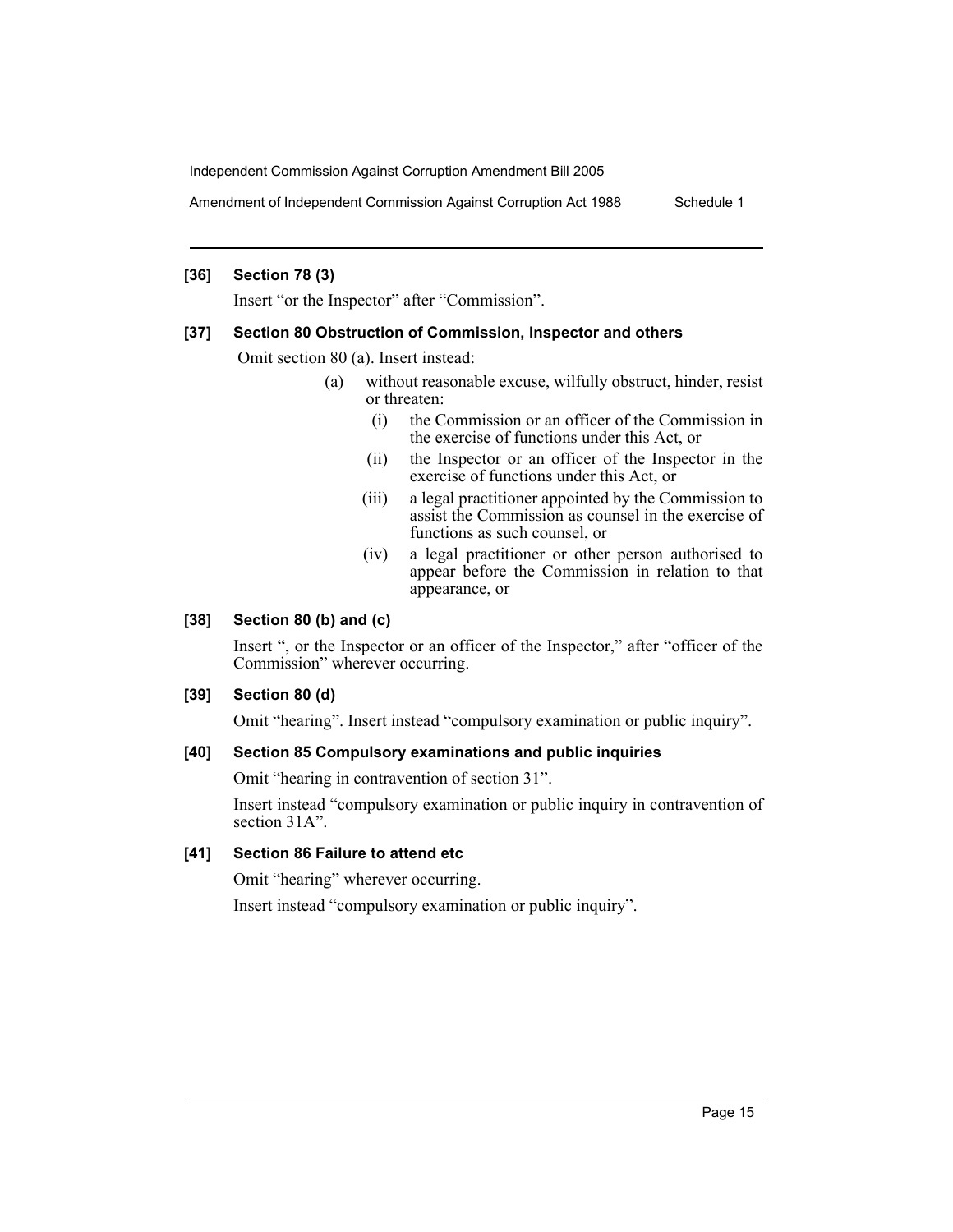Schedule 1 Amendment of Independent Commission Against Corruption Act 1988

#### **[42] Section 87**

Omit the section. Insert instead:

#### **87 False and misleading evidence**

(1) A person who, at a compulsory examination or public inquiry conducted by the Commission, gives evidence that is false or misleading in a material particular knowing it to be false or misleading, or not believing it to be true, is guilty of an indictable offence.

Maximum penalty: 200 penalty units or imprisonment for 5 years, or both.

(2) Sections 331 and 332 of the *Crimes Act 1900* apply to proceedings for an offence against this section in the same way as they apply to proceedings for an offence under section 330 of that Act.

#### **[43] Section 89 Procuring false testimony by witness**

Omit "hearing" from section 89 (a).

Insert instead "compulsory examination or public inquiry".

# **[44] Section 93 Injury to witness or person assisting Commission**

Insert ", or threatens to use, cause, inflict or procure," after "procures" in section  $93(1)$ .

# **[45] Section 98 Contempt in the face or hearing of the Commission**

Omit "Commission, or" from section 98 (d) (iv). Insert instead:

Commission,

in proceedings before the Commission, or

#### **[46] Section 98 (f)**

Omit the paragraph. Insert instead:

(f) interrupts or obstructs any proceedings before the Commission,

# **[47] Section 98 (g), (h) and (i)**

Omit the paragraphs.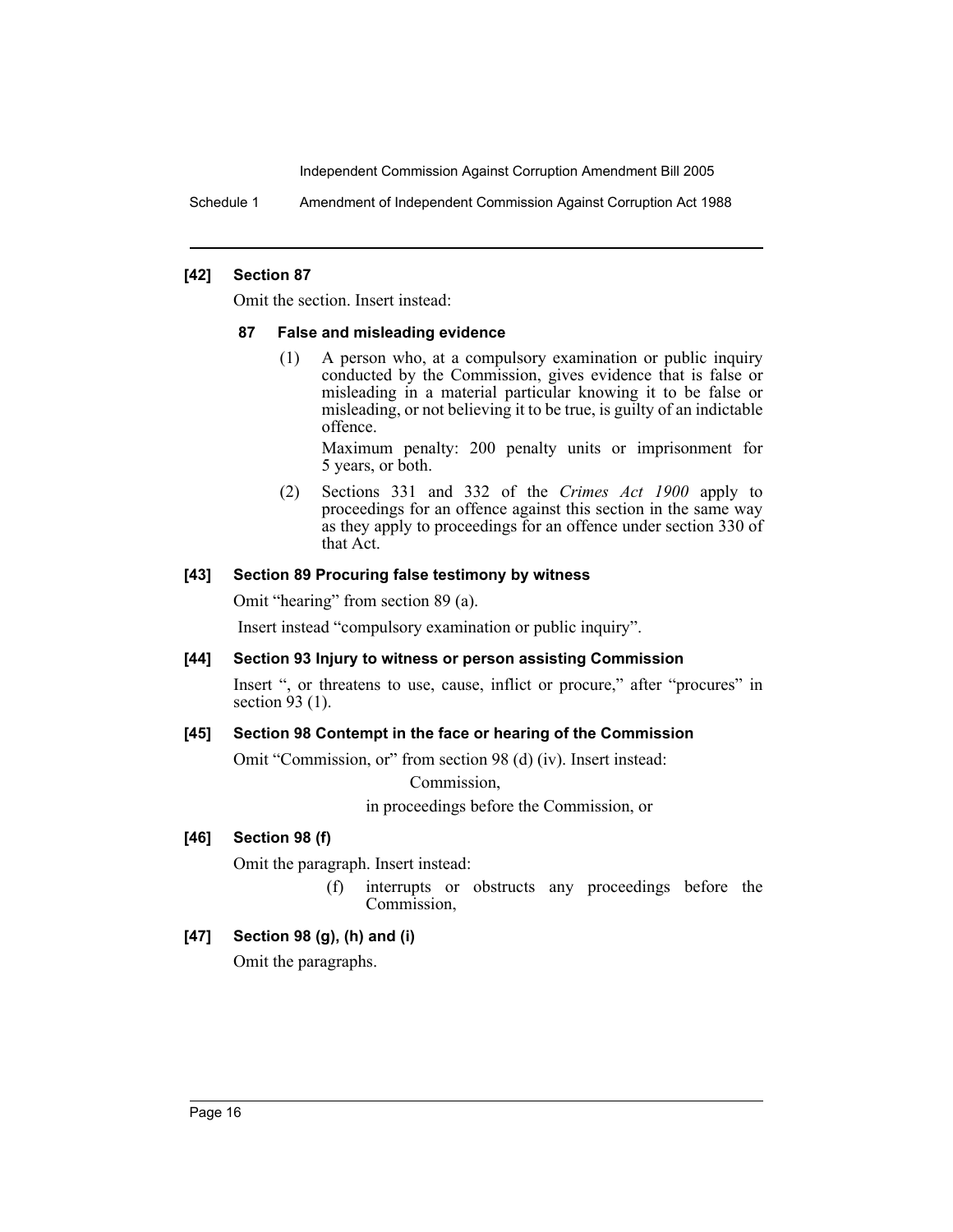Amendment of Independent Commission Against Corruption Act 1988 Schedule 1

#### **[48] Section 99 Punishment of contempt**

Omit section 99 (2). Insert instead:

(2) The Commissioner may present to the Supreme Court a certificate (in this Part called a *contempt of the Commission certificate*) in which the Commissioner sets out the facts that constitute the alleged contempt.

# **[49] Section 99 (3)**

Omit "certifies the contempt of a person".

Insert instead "presents a contempt of the Commission certificate".

# **[50] Section 100 General provisions regarding contempt**

Insert after section 100 (1):

(1A) The summons is to set out the details of the alleged contempt.

#### **[51] Section 100 (3)**

Omit "If a contempt of the Commission is committed in the face or hearing of the Commission, no summons need be issued against the offender".

Insert instead "No summons need be issued against an offender committing a contempt in the face or hearing of the Commission".

#### **[52] Section 100 (3)**

Insert ", after being advised of the details of the alleged contempt," after "offender may".

#### **[53] Section 100 (6)**

Omit the subsection. Insert instead:

(6) The warrant is to be accompanied by the contempt of the Commission certificate in which the Commissioner sets out the facts that constitute the alleged contempt.

#### **[54] Section 101B Commission investigator who is seconded police officer to have all powers of NSW police officer**

Insert ", but may be made to the Inspector" after "*1990*" in section 101B (5).

#### **[55] Section 107 Delegation**

Insert after section 107 (4) (d):

(e) the power of the Commissioner to certify as referred to in section 111 (4) (c).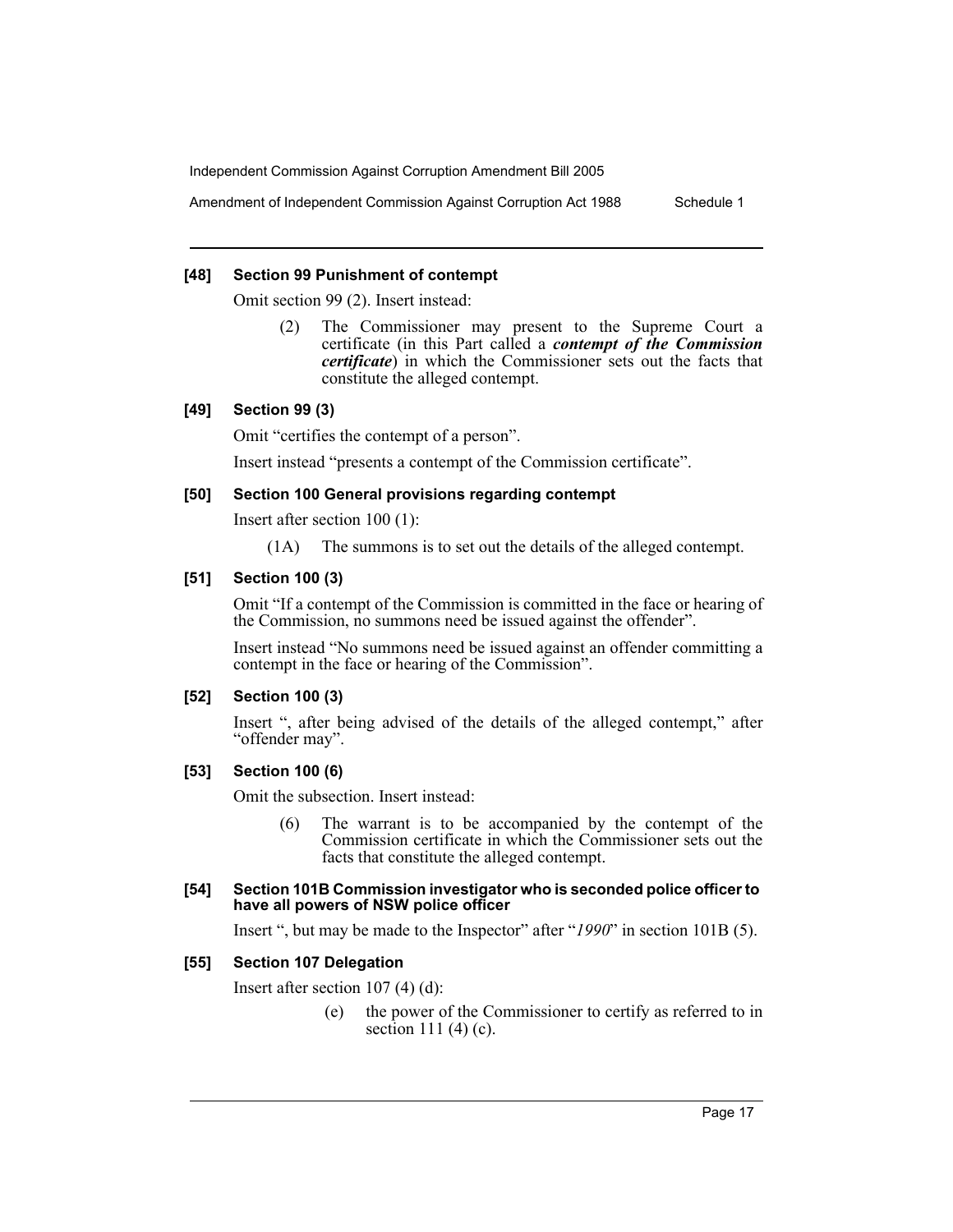Schedule 1 Amendment of Independent Commission Against Corruption Act 1988

#### **[56] Section 107 (5) (e)**

Omit "hearing". Insert instead "compulsory examination or public inquiry".

#### **[57] Section 109 Protection from liability**

Omit "or any person acting under the direction of the Commission or Commissioner" from section 109 (1).

Insert instead ", the Inspector or any person acting under the direction of the Commission, the Commissioner or the Inspector".

#### **[58] Section 109 (1)**

Insert ", the Inspector" after "subject the Commissioner".

#### **[59] Section 111 Secrecy**

Insert at the end of section 111 (1) (d):

, and

(e) a person who is or was an officer of the Inspector.

## **[60] Section 111 (4) (c)**

Insert "or Inspector" after "Commissioner" wherever occurring.

#### **[61] Sections 111C and 111D**

Insert after section 111B:

#### **111C Relationship with Ombudsman regarding conduct of Commission and Inspector**

Conduct of the Commissioner or an officer of the Commission cannot be made the subject of a complaint, inquiry, investigation or other action under the *Ombudsman Act 1974*, except in relation to matters referred to the Ombudsman by the Inspector.

#### **111D Complaints by public officials**

- (1) A public official within the meaning of the *Protected Disclosures Act 1994* may complain to the Inspector (orally or in writing) about the conduct of the Commission, an officer of the Commission or an officer of the Inspector.
- (2) In this section:

*conduct* includes conduct by way of action or inaction or alleged action or inaction.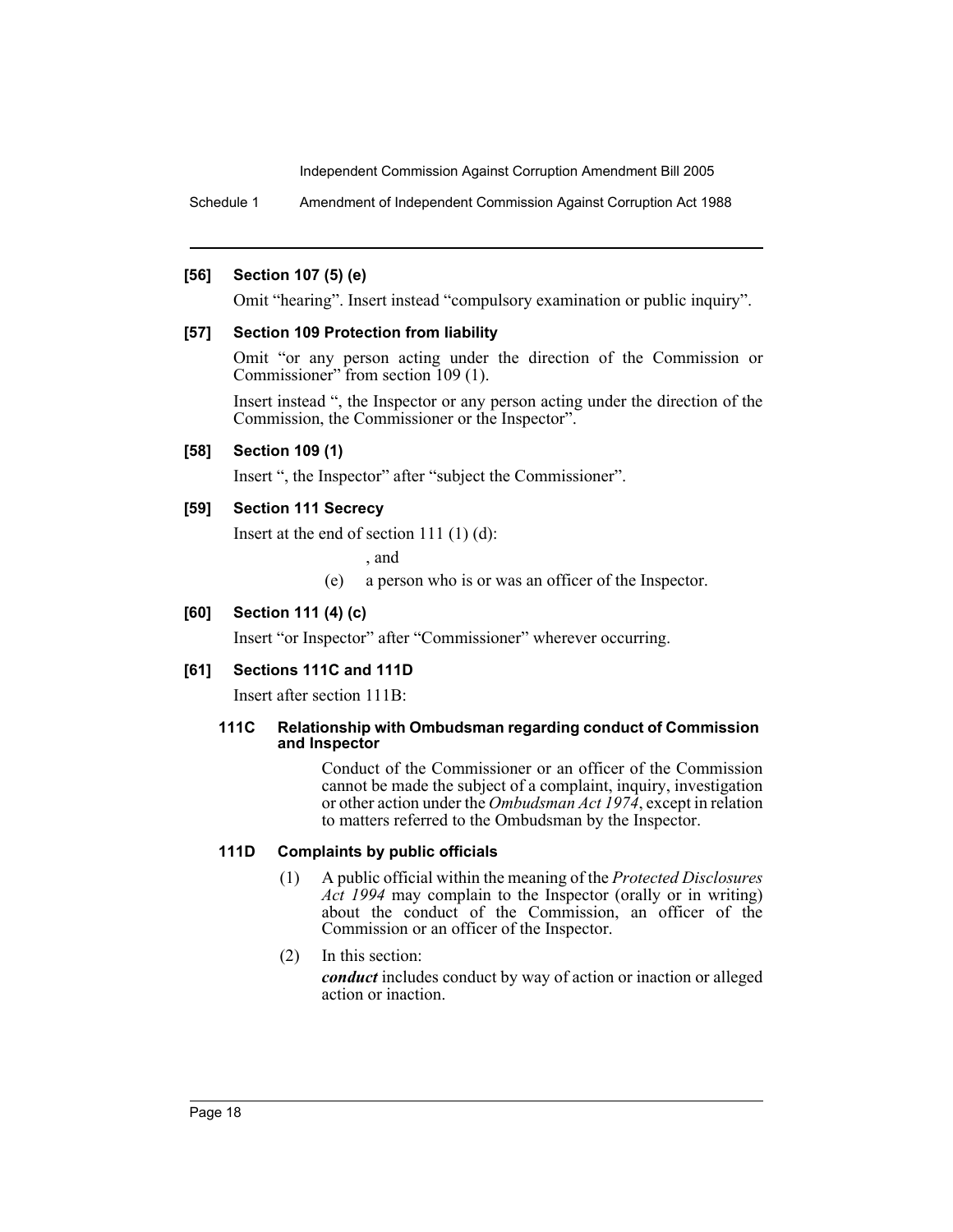Amendment of Independent Commission Against Corruption Act 1988 Schedule 1

# **[62] Section 112 Restriction on publication of evidence**

Omit "hearing" from section 112 (1) (d).

Insert instead "compulsory examination or public inquiry".

#### **[63] Section 116 Proceedings for offences**

Insert after section 116 (4):

(5) Proceedings for an alleged offence under section 112 may be commenced within 2 years after the commission of the alleged offence.

# **[64] Schedule 1A**

Insert after Schedule 1:

# **Schedule 1A Provisions relating to Inspector**

(Section 57A (2))

#### **1 Eligibility for appointment**

A person is not eligible to be appointed as Inspector or to act in that office if the person is a member of the Legislative Council or of the Legislative Assembly or is a member of a House of Parliament or legislature of another State or Territory or of the Commonwealth.

# **2 Acting Inspector**

- (1) The Governor may, from time to time, appoint a person to act in the office of Inspector during the illness or absence of the Inspector. The person, while so acting, has all the functions of the Inspector and is taken to be the Inspector.
- (2) The Governor may, at any time, remove a person from the office to which the person was appointed under this clause.
- (3) A person while acting under this clause is entitled to be paid such remuneration (including travelling and subsistence allowances) as the Governor may from time to time determine.
- (4) For the purposes of this clause, a vacancy in the office of Inspector is taken to be an absence from office of Inspector.

# **3 Basis of office**

(1) The office of Inspector may be a full-time or part-time office, according to the terms of appointment.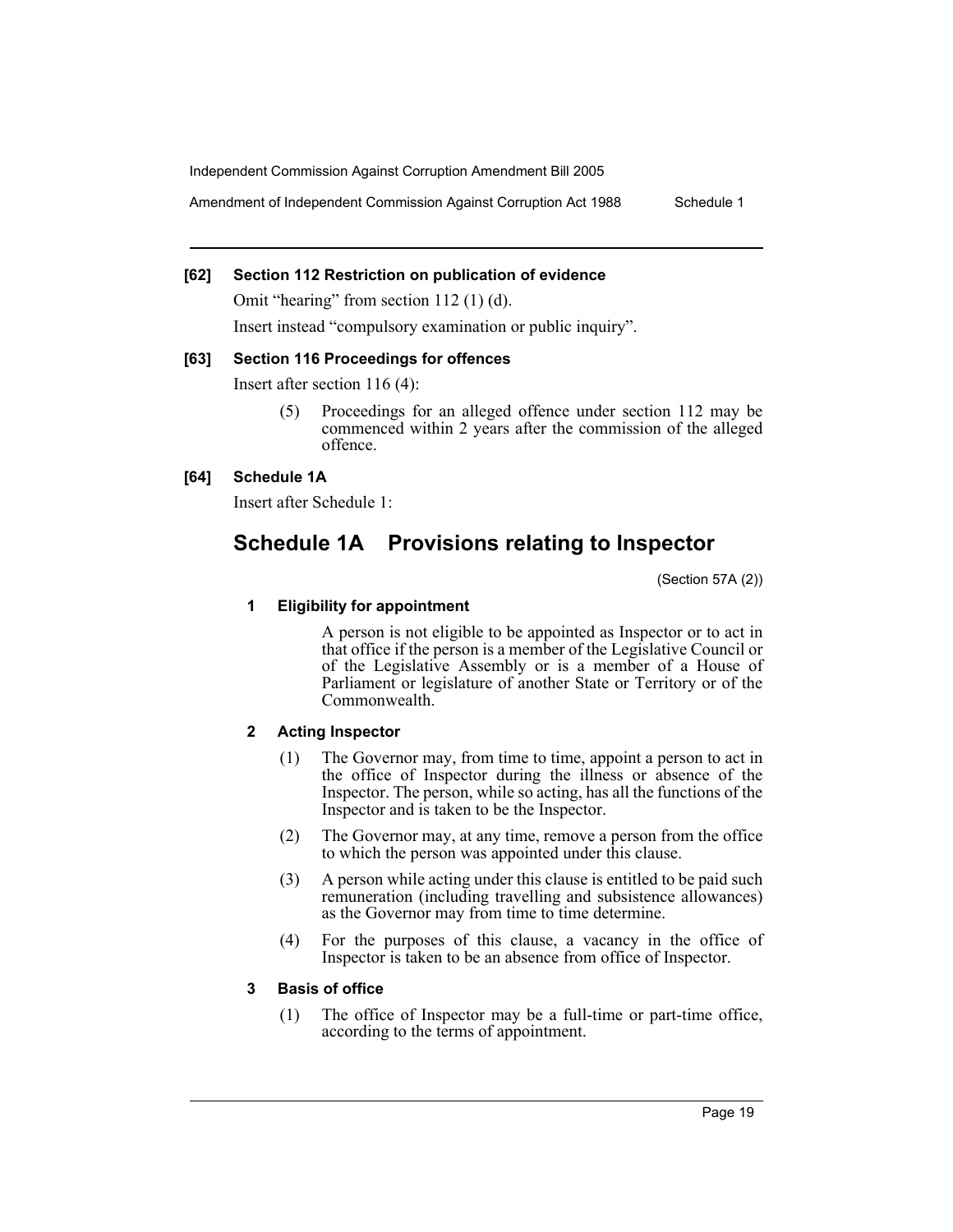Schedule 1 Amendment of Independent Commission Against Corruption Act 1988

(2) The holder of a full-time office referred to in subclause (1) is required to hold it on that basis, except to the extent permitted by the Governor.

# **4 Terms of office**

- (1) Subject to this Schedule, the Inspector holds office for such term not exceeding 5 years as may be specified in the instrument of appointment, but is eligible (if otherwise qualified) for re-appointment.
- (2) A person may not hold the office of Inspector for terms totalling more than 5 years.

# **5 Remuneration**

- (1) The Inspector is entitled to be paid such remuneration (including travelling and subsistence allowances) as may be specified in the instrument of appointment or as may be afterwards determined by the Governor from time to time.
- (2) A determination does not operate so as to reduce the rate at which remuneration is payable during the person's current term of office.
- (3) The Inspector is not, if a Judge of a New South Wales court and while receiving remuneration as such a Judge, entitled to remuneration under this Act.

# **6 Provisions where Judge is holding office as Inspector**

- (1) The appointment of a person who is the holder of a judicial office as Inspector or service by a person who is the holder of a judicial office as Inspector does not affect:
	- (a) the person's tenure of that judicial office, or
	- (b) the person's rank, title, status, remuneration or other rights or privileges as the holder of that judicial office.
- (2) The person's service as Inspector is, for all purposes, taken to be service as the holder of that judicial office.
- (3) In this clause: *judicial office* means an office of Judge of a court of New South Wales.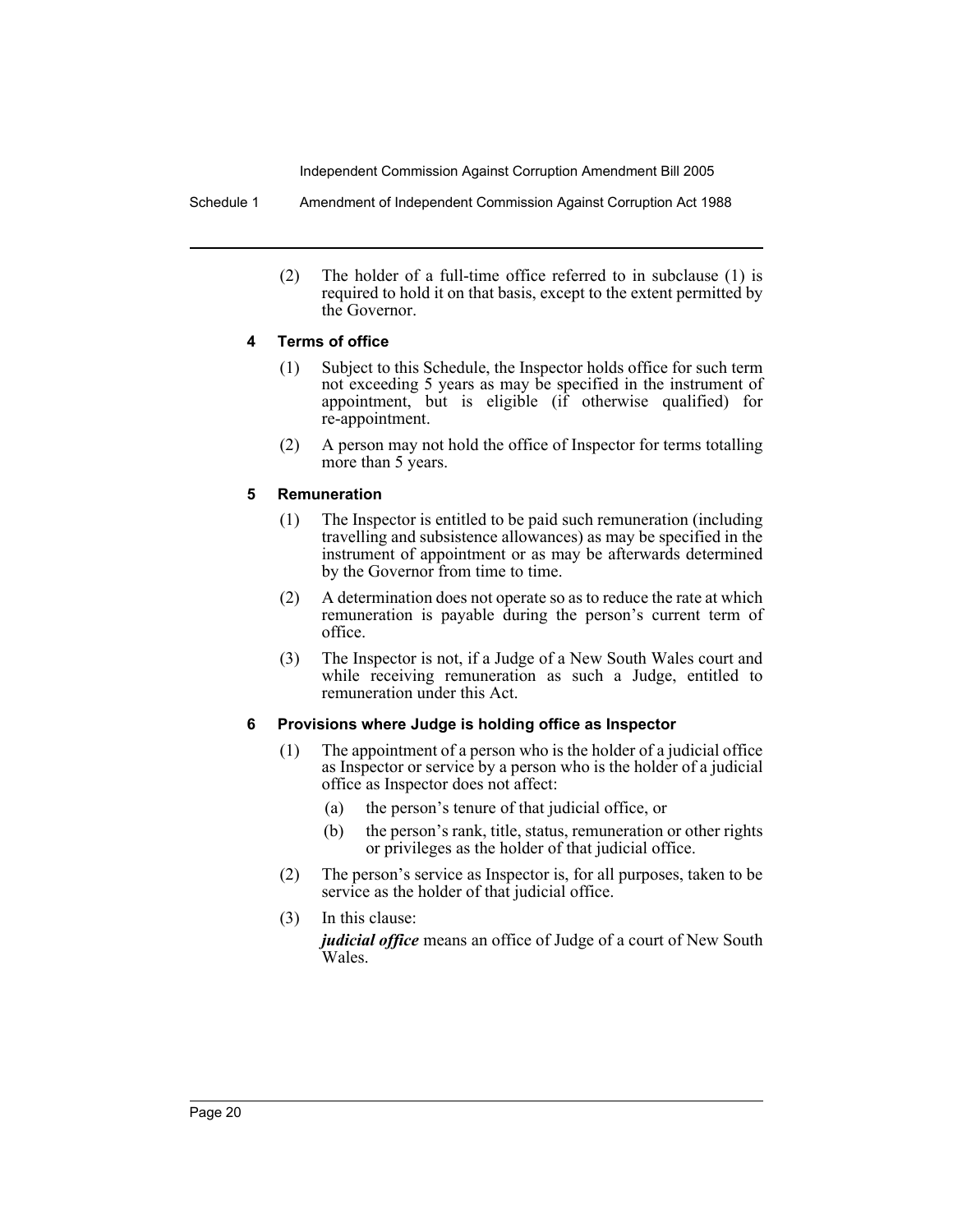Amendment of Independent Commission Against Corruption Act 1988 Schedule 1

# **7 Vacancy in office**

# (1) **Vacancies**

The office of Inspector becomes vacant if the holder:

- (a) dies, or
- (b) completes a term of office and is not re-appointed, or
- (c) holds office for longer than the relevant term mentioned in clause 4, or
- (d) resigns the office by instrument in writing addressed to the Governor, or
- (e) is nominated for election as a member of the Legislative Council or of the Legislative Assembly or as a member of a House of Parliament or a legislature of another State or Territory or of the Commonwealth, or
- (f) becomes bankrupt, applies to take the benefit of any law for the relief of bankrupt or insolvent debtors, compounds with his or her creditors or makes an assignment of his or her remuneration for their benefit, or
- (g) becomes a mentally incapacitated person, or
- (h) is convicted in New South Wales of an offence that is punishable by imprisonment for 12 months or more or is convicted elsewhere than in New South Wales of an offence that, if committed in New South Wales, would be an offence so punishable, or
- (i) is removed from office under subclause (2).

# (2) **Removal from office**

The Inspector may be removed from office by the Governor on the address of both Houses of Parliament.

# **8 Filling of vacancy**

If the office of Inspector becomes vacant, a person is, subject to this Act, to be appointed to fill the vacancy.

# **9 Effect of certain other Acts**

(1) The *Public Sector Employment and Management Act 2002* does not apply to the appointment of the Inspector, and the holder of that office is not, as holder, subject to that Act.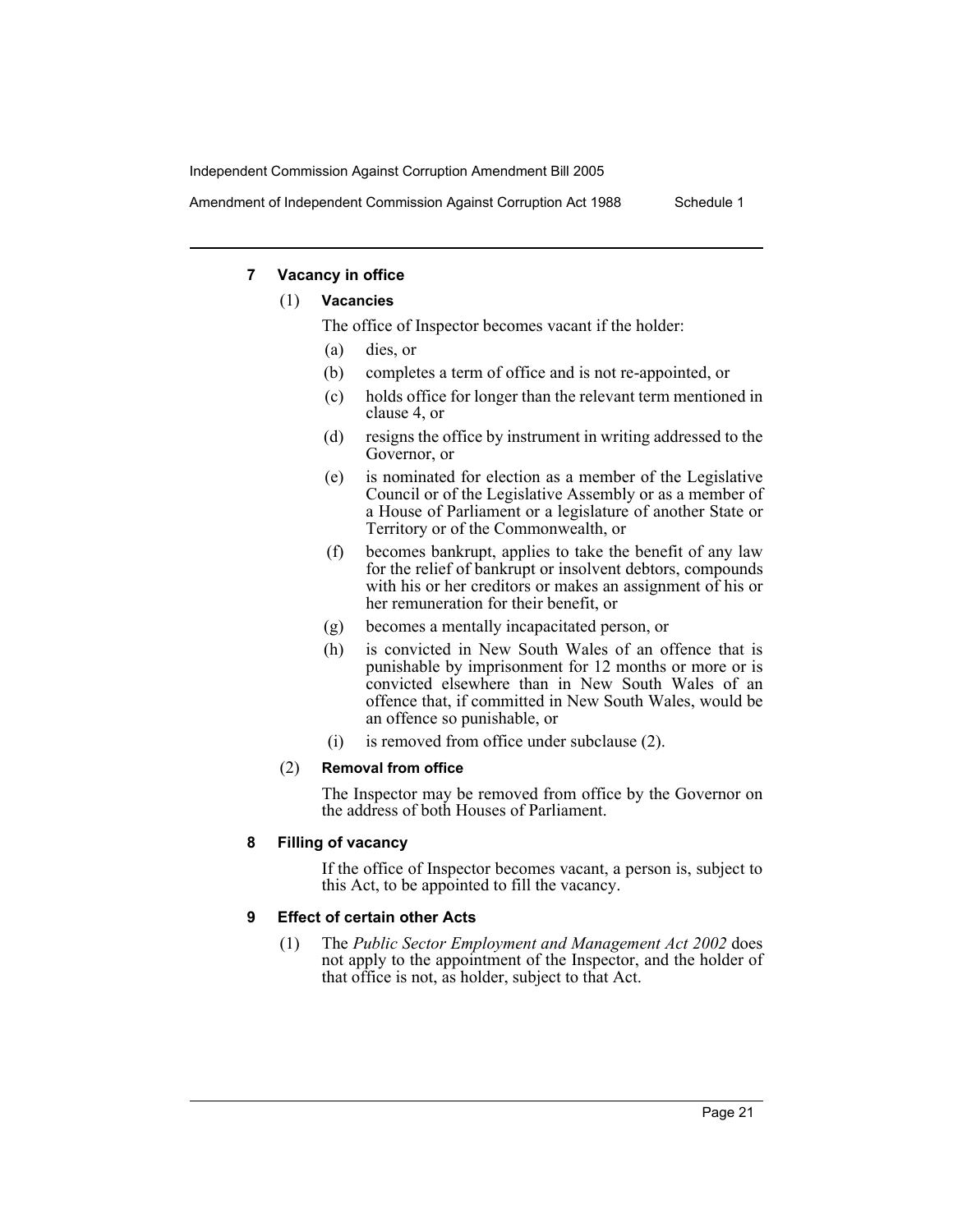Schedule 1 Amendment of Independent Commission Against Corruption Act 1988

- (2) If by or under any other Act provision is made:
	- (a) requiring a person who is the holder of a specified office to devote the whole of his or her time to the duties of that office, or
	- (b) prohibiting the person from engaging in employment outside the duties of that office,

the provision does not operate to disqualify the person from holding that office and also the office of Inspector or from accepting and retaining any remuneration payable to the person under this Act as Inspector.

#### **10 Veto of proposed appointment of Inspector**

- (1) A person is not to be appointed as Inspector until:
	- (a) a proposal that the person be so appointed has been referred to the Joint Committee under section 64A, and
	- (b) the period that the Committee has under that section to veto the proposed appointment has ended without the Committee having vetoed the proposed appointment or the Committee notifies the Minister that it has decided not to veto the proposed appointment.
- (2) A person may be proposed for appointment on more than one occasion.
- (3) In this clause, *appointment* includes re-appointment.

# **[65] Schedule 4 Savings, transitional and other provisions**

Insert at the end of clause 1 (1):

*Independent Commission Against Corruption Amendment Act 2005*

# **[66] Schedule 4, Part 5**

Insert after clause 10:

# **Part 5 Provisions consequent on enactment of Independent Commission Against Corruption Amendment Act 2005**

# **11 Definition**

In this Part, *amending Act* means the *Independent Commission Against Corruption Amendment Act 2005.*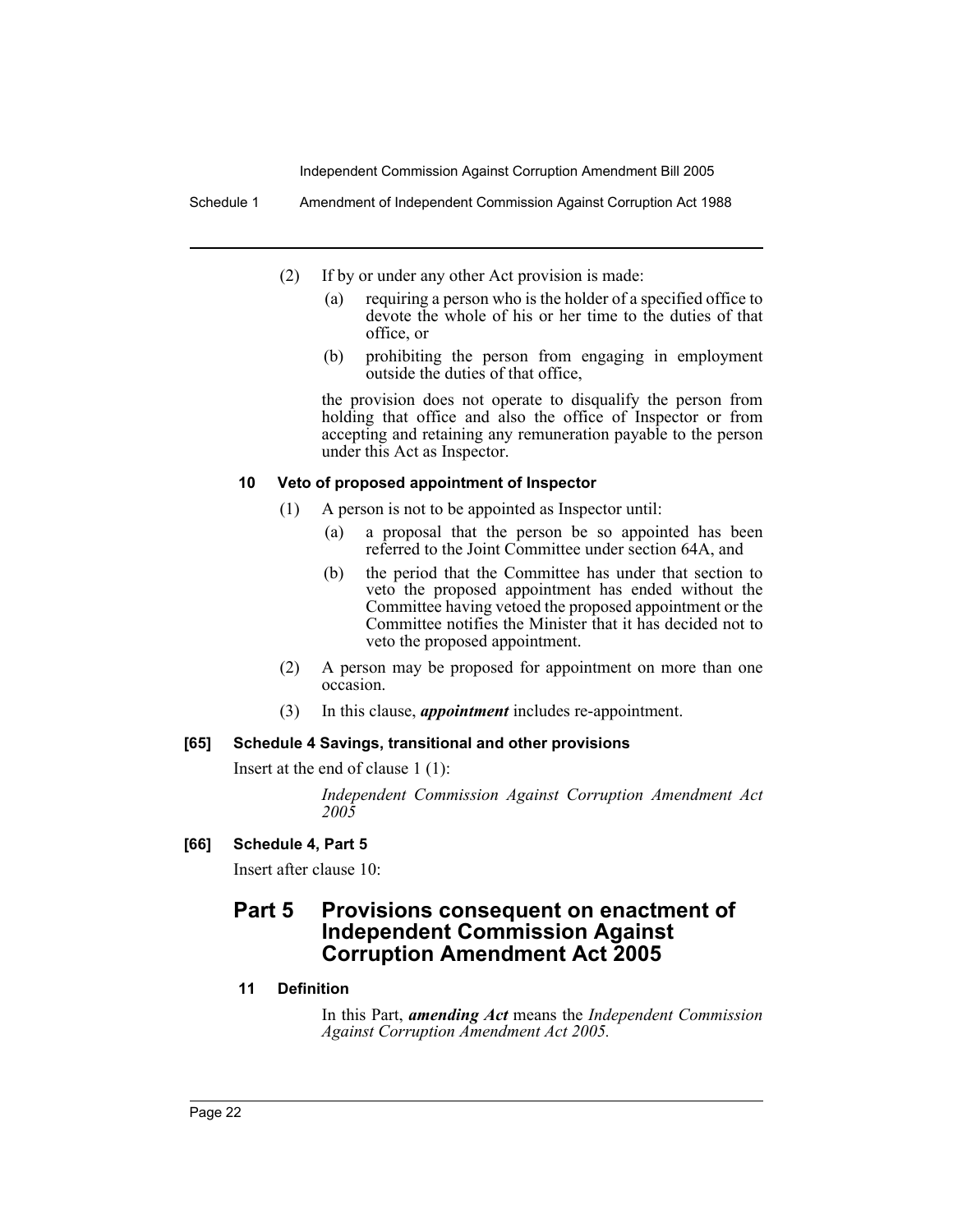Amendment of Independent Commission Against Corruption Act 1988 Schedule 1

# **12 Pending investigations**

- (1) The amendments made by the amending Act apply to and in respect of a complaint or report made to, or investigation commenced by, the Commission before the commencement of this clause.
- (2) Despite subclause (1), the amendments made by the amending Act (other than those made to Part 10 (Contempt of Commission)) do not affect or apply to or in respect of any investigation in which a public hearing has commenced before the commencement of this clause.
- (3) In particular, the amendments made by the amending Act do not affect any step taken in respect of the public hearing or in connection with a hearing.

# **13 Annual reports**

The amendments made to section 76 by the amending Act extend to the annual report for the year ended, except as provided by the regulations.

#### **14 References to hearings**

In any statutory instrument other than this Act, a reference to a hearing held under this Act is to be read as a reference to a compulsory examination or public inquiry as the case requires.

#### **15 Inspector**

Part 5A, as inserted by the amending Act, extends to complaints made, and conduct of the Commission or officers of the Commission that occurred, before the commencement of this clause, and it does not matter that any person or persons involved are no longer public officials.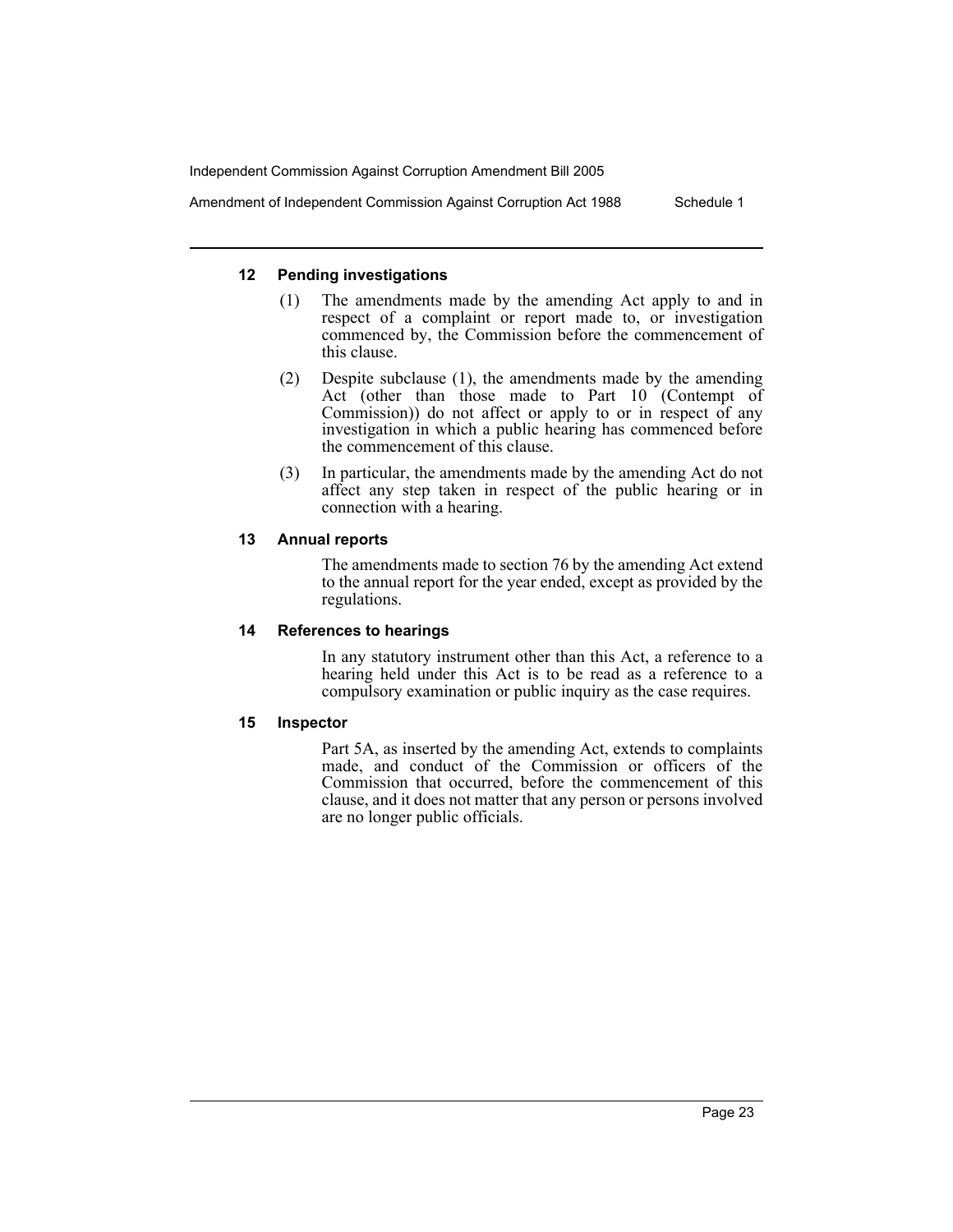Schedule 2 Amendment of other Acts and regulation

# **Schedule 2 Amendment of other Acts and regulation**

(Section 4)

# **2.1 Criminal Records Regulation 2004**

#### **Clause 7 Exclusion of applicants for employment with ICAC or ICAC Inspector from consequences of conviction being spent**

Insert at the end of the clause:

(2) Section 12 of the Act does not apply in relation to an application by a person for appointment or employment as an officer of the Inspector within the meaning of the *Independent Commission Against Corruption Act 1988*.

# **2.2 Defamation Act 1974 No 18**

# **[1] Section 17K**

Omit the section. Insert instead:

#### **17K Matters arising under the Independent Commission Against Corruption Act 1988**

- (1) There is a defence of absolute privilege for a publication:
	- (a) to or by the Independent Commission Against Corruption, or
	- (b) to or by the Commissioner for the Commission as Commissioner, or
	- (c) to or by the Inspector of the Independent Commission Against Corruption as Inspector, or
	- (d) to any officer of the Commission or officer of the Inspector (within the meaning of the *Independent Commission Against Corruption Act 1988*) as such an officer.
- (2) This section applies in relation to any compulsory examination or public inquiry before the Independent Commission Against Corruption or inquiry before the Inspector of the Independent Commission Against Corruption or any other matter relating to the powers, authorities, duties or functions of the Commission or Inspector.
- (3) This section extends to publications made before the commencement of this section.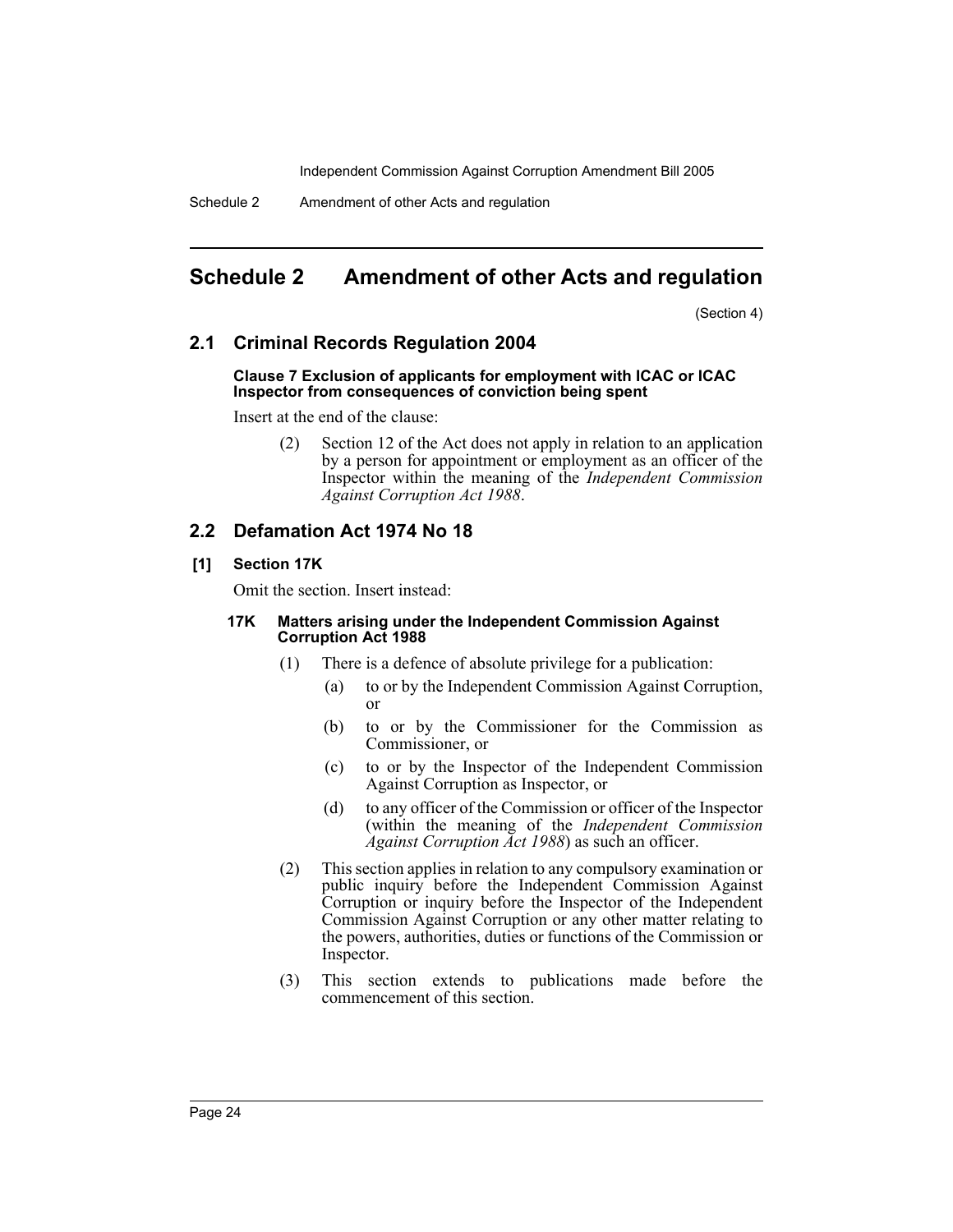Amendment of other Acts and regulation Schedule 2 and  $\sim$  Schedule 2

#### **[2] Schedule 2 Proceedings of public concern and official and public documents and records**

Omit clause 2 (18). Insert instead:

(18) proceedings at a public inquiry held before the Independent Commission Against Corruption or at an inquiry held in public before the Inspector of the Independent Commission Against Corruption,

# **2.3 Freedom of Information Act 1989 No 5**

#### **Schedule 2 Exempt bodies and offices**

Insert after the matter relating to the Independent Commission Against Corruption:

The office of Inspector of the Independent Commission Against Corruption operational auditing, complaint handling, investigative and report functions.

## **2.4 Greyhound and Harness Racing Administration Act 2004 No 36**

#### **Section 42 Secrecy**

Insert after section 42 (5) (a):

(a1) the Inspector of the Independent Commission Against Corruption,

# **2.5 Health Records and Information Privacy Act 2002 No 71**

#### **[1] Section 4 Definitions**

Insert after paragraph (b) of the definition of *investigative agency* in section  $4(1)$ :

> (b1) the Inspector of the Independent Commission Against Corruption,

#### **[2] Section 4**

Insert in alphabetical order:

#### *staff of the Inspector of the Independent Commission Against Corruption* means:

- (a) any staff employed under section 57E (1) or (2) of the *Independent Commission Against Corruption Act 1988*, and
- (b) any consultants engaged under section 57E (3) of that Act.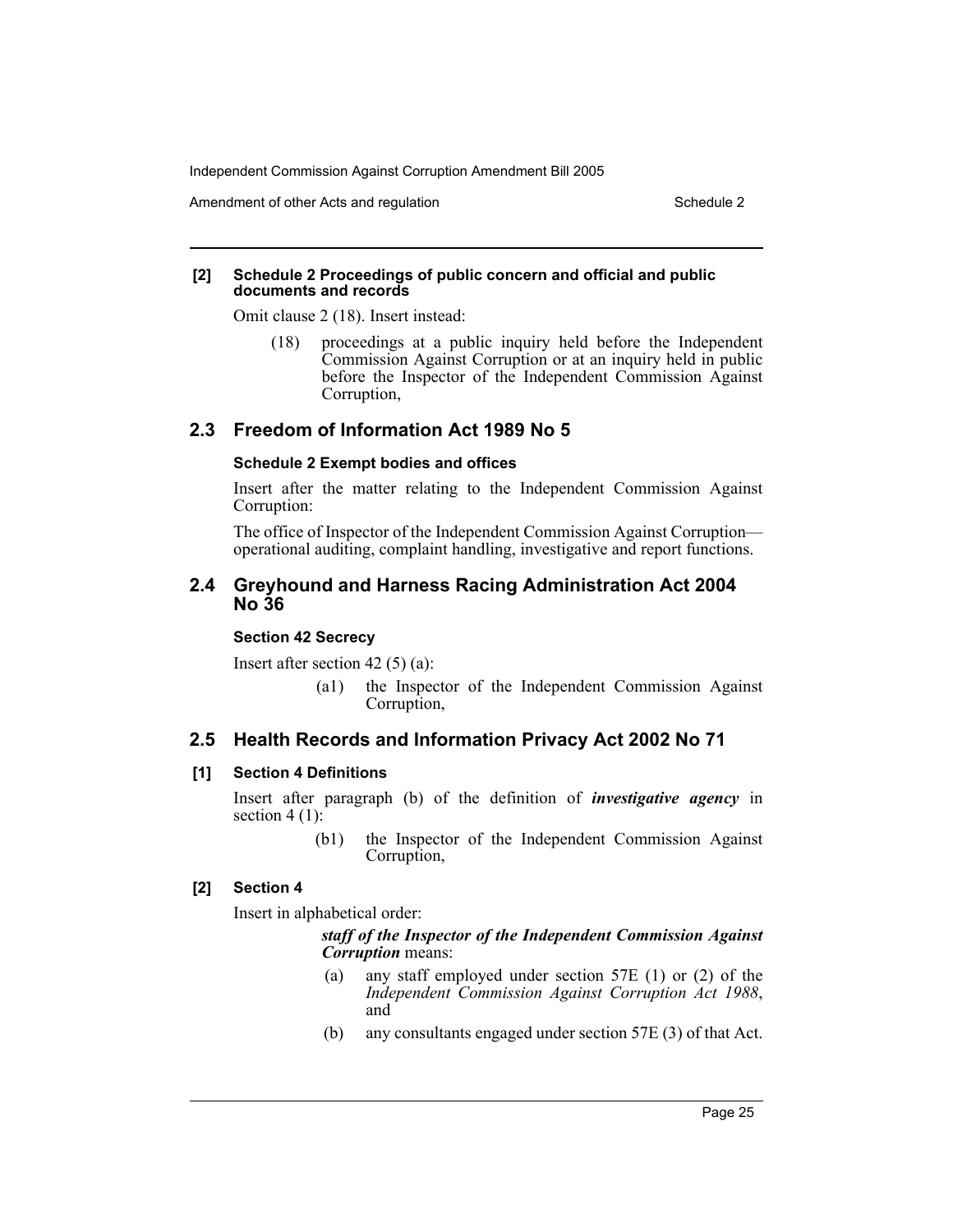Schedule 2 Amendment of other Acts and regulation

#### **[3] Section 17 Specific exemptions (ICAC, ICAC Inspector and Inspector's staff, Police Service, PIC, Inspector of PIC and Inspector's staff and NSW Crime Commission)**

Insert ", the Inspector of the Independent Commission Against Corruption, the staff of the Inspector of the Independent Commission Against Corruption" after "Against Corruption".

#### **[4] Section 60 Inquiries and investigations**

Insert ", the Inspector of the Independent Commission Against Corruption, the staff of the Inspector of the Independent Commission Against Corruption" after "Against Corruption" in section 60 (2).

#### **[5] Section 63 Information about compliance arrangements**

Insert ", the Inspector of the Independent Commission Against Corruption, the staff of the Inspector of the Independent Commission Against Corruption" after "Against Corruption" in section 63 (3).

# **2.6 Local Government Act 1993 No 30**

#### **Section 440H How is the process for suspension of a councillor for misbehaviour initiated?**

Omit section 440H (1) (c). Insert instead:

- (c) a report made by the Ombudsman in which the Ombudsman states that the Ombudsman is satisfied that grounds exist that warrant the councillor's suspension, or
- (d) a report made by the Independent Commission Against Corruption in which the Commission recommends that consideration be given to suspending the councillor under this Division.

# **2.7 Police Act 1990 No 47**

#### **Section 167A Offence of making false complaint about conduct of police officer or giving false information**

Insert after section 167A (2) (e):

(e1) the Inspector of the Independent Commission Against Corruption,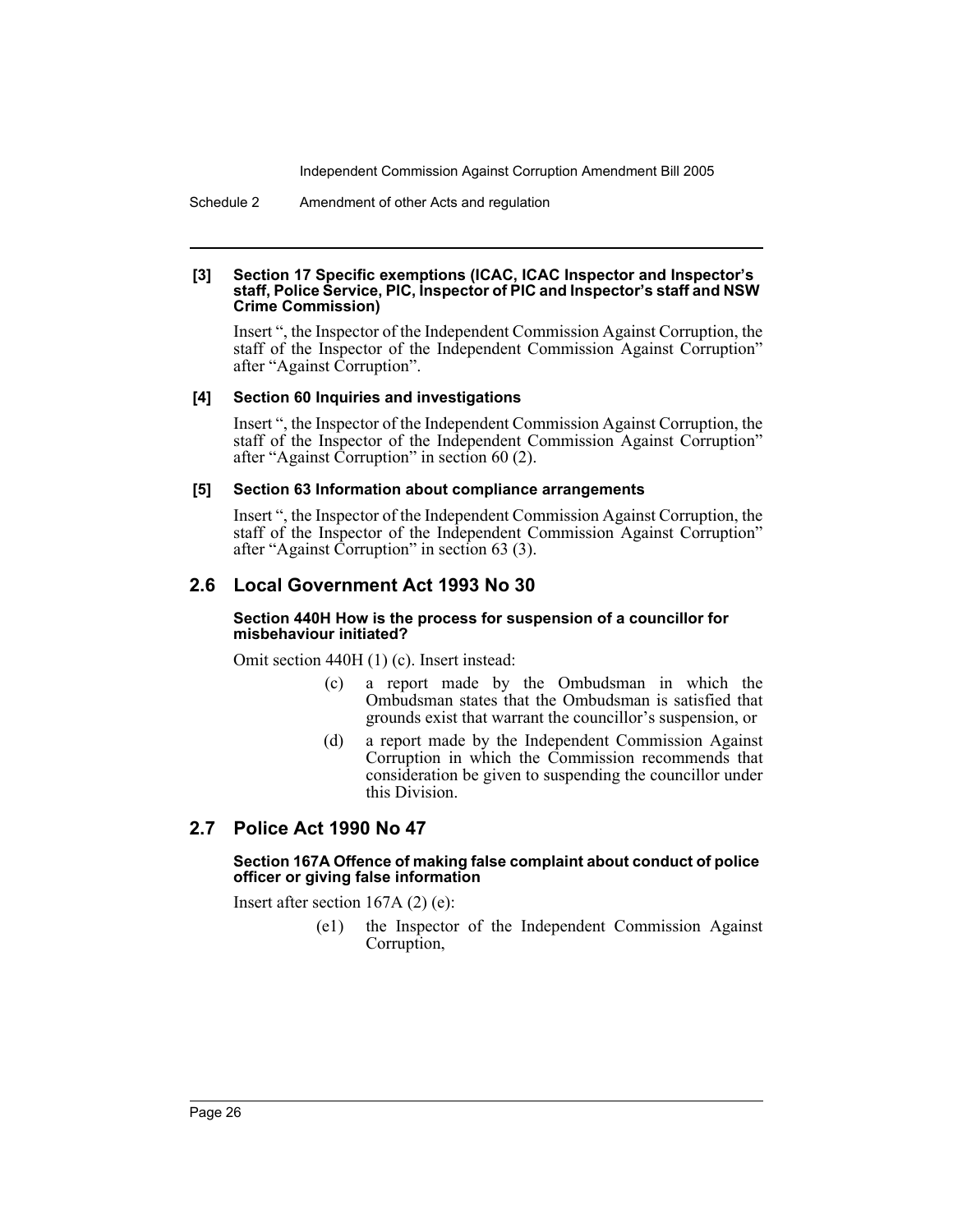Amendment of other Acts and regulation Schedule 2 and  $\mathcal{S}$  Schedule 2

# **2.8 Police Integrity Commission Act 1996 No 28**

#### **Section 4 Definitions**

Insert after section 4 (3):

(3A) **References to police officers extend to all members of NSW Police**

> A reference in this Act to a police officer includes a reference to any member (whether or not a police officer) of NSW Police.

# **2.9 Privacy and Personal Information Protection Act 1998 No 133**

#### **[1] Section 3 Definitions**

Insert after paragraph (b) of the definition of *investigative agency* in section  $3(1)$ :

> (b1) the Inspector of the Independent Commission Against Corruption,

#### **[2] Section 3 (1)**

Insert in alphabetical order:

#### *staff of the Inspector of the Independent Commission Against Corruption* means:

- (a) any staff employed under section 57E (1) or (2) of the *Independent Commission Against Corruption Act 1988*, and
- (b) any consultants engaged under section 57E (3) of that Act.

#### **[3] Section 27 Specific exemptions (ICAC, ICAC Inspector and Inspector's staff, Police Service, PIC, Inspector of PIC and Inspector's staff and NSW Crime Commission**

Insert ", the Inspector of the Independent Commission Against Corruption, the staff of the Inspector of the Independent Commission Against Corruption" after "Against Corruption" wherever occurring.

#### **[4] Section 38 Inquiries and investigations**

Insert ", the Inspector of the Independent Commission Against Corruption, the staff of the Inspector of the Independent Commission Against Corruption" after "Against Corruption" in section 38 (2).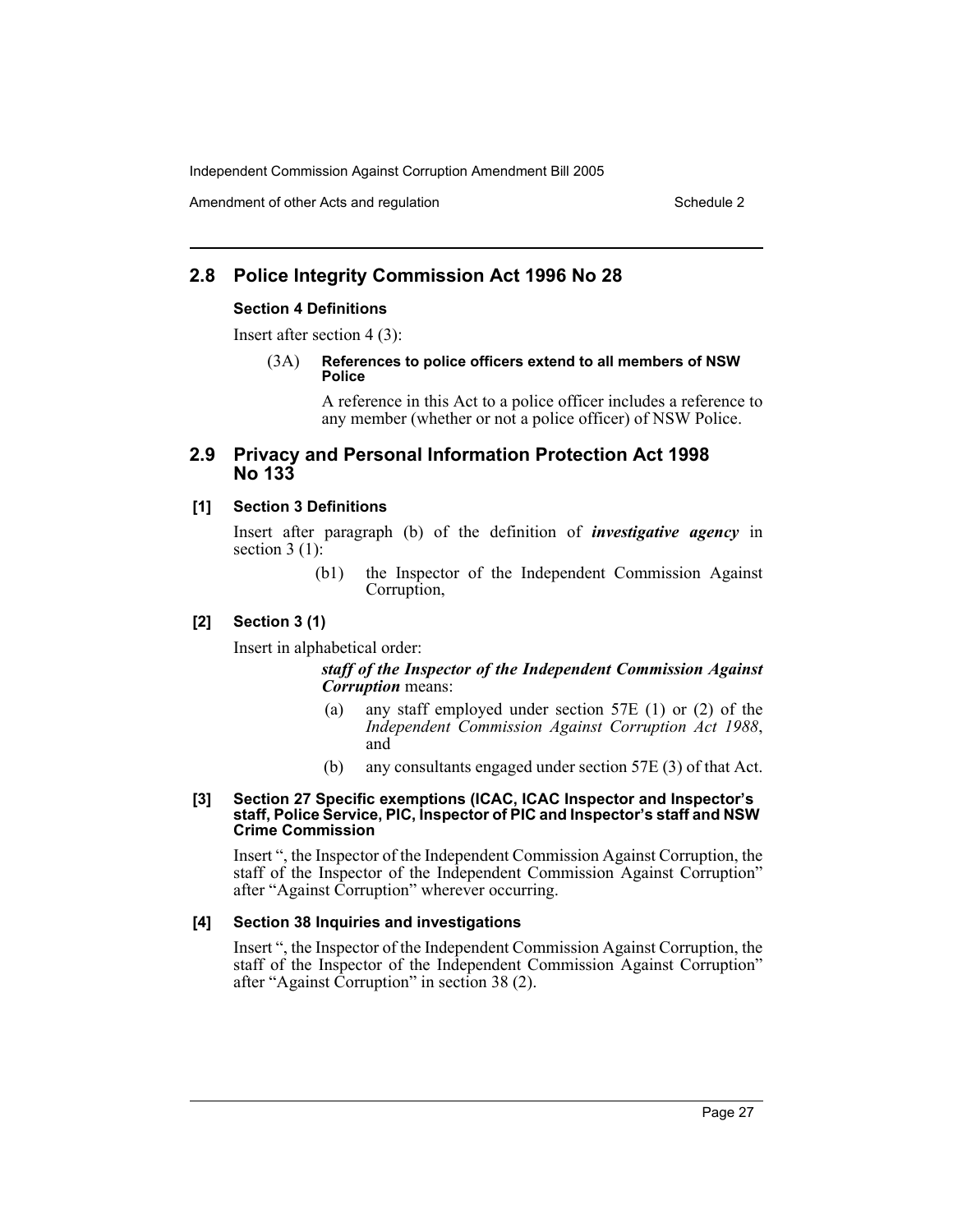Schedule 2 Amendment of other Acts and regulation

#### **[5] Section 40 Personal information digest**

Insert ", the Inspector of the Independent Commission Against Corruption, the staff of the Inspector of the Independent Commission Against Corruption" after "Against Corruption" in section 40 (4).

#### **[6] Section 42 Information about compliance arrangements**

Insert ", the Inspector of the Independent Commission Against Corruption, the staff of the Inspector of the Independent Commission Against Corruption" after "Against Corruption" in section 42 (3).

# **2.10 Protected Disclosures Act 1994 No 92**

# **[1] Section 4 Definitions**

Insert in alphabetical order:

*ICAC Inspector* means the Inspector of the Independent Commission Against Corruption appointed under the *Independent Commission Against Corruption Act 1988*.

*officer of the ICAC Inspector* means an officer of the Inspector, as defined in the *Independent Commission Against Corruption Act 1988*.

# **[2] Section 4**

Insert at the end of the definition of *investigating authority*:

, or

(g) the ICAC Inspector.

# **[3] Section 12C**

Insert after section 12B:

#### **12C Disclosure concerning Commission, ICAC Inspector and officers of Commission and ICAC Inspector**

- (1) To be protected by this Act, a disclosure by a public official to the ICAC Inspector must:
	- (a) be made in accordance with the *Independent Commission Against Corruption Act 1988*, and
	- (b) be a disclosure that shows or tends to show corrupt conduct, maladministration or serious and substantial waste of public money by the Commission, an officer of the Commission or an officer of the ICAC Inspector.